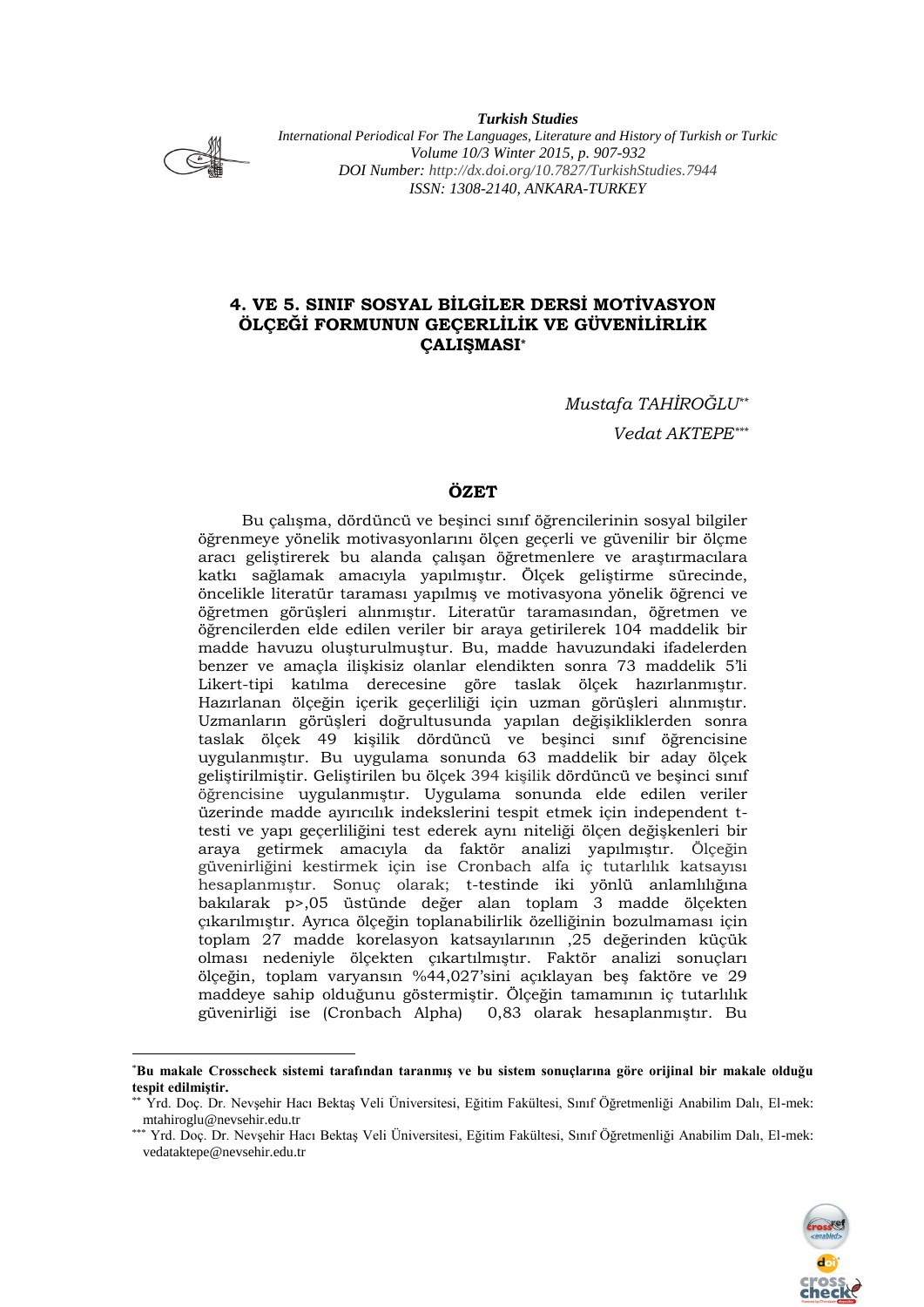sonuçlar, ölçeğin yeterli derece geçerli ve güvenilir olduğunu göstermektedir.

**Anahtar Kelimeler:** Sosyal Bilgiler, Motivasyon, Sosyal Bilgiler Motivasyon ölçeği

## **VALIDITY AND RELIABILITY STUDY ON THE MOTIVATION SCALE FORM DESIGNED FOR 4TH AND 5TH GRADE SOCIAL STUDIES COURSE**

## **STRUCTURED ABSTRACT**

Students generally learn subjects about which they are interested and curious in a shorter period of time. One may claim that students pay more attention to lessons, show interest, do their homework and study for tests when they are motivated. Students are as successful as they are motivated. In other words, there is a positive correlation between motivation and success. In this regard, detecting and resolving demotivational issues of students may be a significant solution to increase students' success rate. However, considering the fact that motivation levels of students are not definitively observed, we will not be able to accurately comprehend whether teachers motivate students or what factors motivate students. Besides, another significant issue is that the number of assessment tools which are commonly used, userfriendly and satisfactory in terms of reliability and validity is limited especially when it comes to motivation in case of 4th and 5th grades. Therefore, it is believed that the Social Studies Motivation Scale for 4th and 5th Grades developed by this research will be crucial in giving clues on students' motivation level and motivating factors.

In this piece of study in line with the above-mentioned thought, it is aimed to make a contribution to teachers and researchers in the field by means of developing a valid and reliable assessment tool to evaluate motivation of 4th and 5th grade students towards learning social studies. In developing the scale, literature was reviewed and then opinions of teachers and students on motivation were collected. Data collected from the literature review, teachers and students were gathered and a 104-point data pool was formed. Upon elimination of similar or irrelevant statements out of the data pool, a 73-point 5-level Likert type draft scale according to level of agreement was prepared. The scale contains the following options: "Does not match at all, Matches a little, Matches moderately, Matches, Fully Matches with my views".

Regarding the validity of the draft scale, experts were consulted with. Following modifications according to expert opinion, the draft scale was implemented on a group of (49) forty-nine 4th and 5th grade students, as a result of which a 63-point designate scale was developed by correcting or eliminating incoherent or contradictory items which was then implemented on a group of (394) three-hundred and ninetyfour 4th (211 students) and 5th (183 students) grade students, respectively. Validity and reliability studies were conducted on the resulting data. During this process, On the resulting data from the above-mentioned applications, independent t-test was run in order to

#### **Turkish Studies**

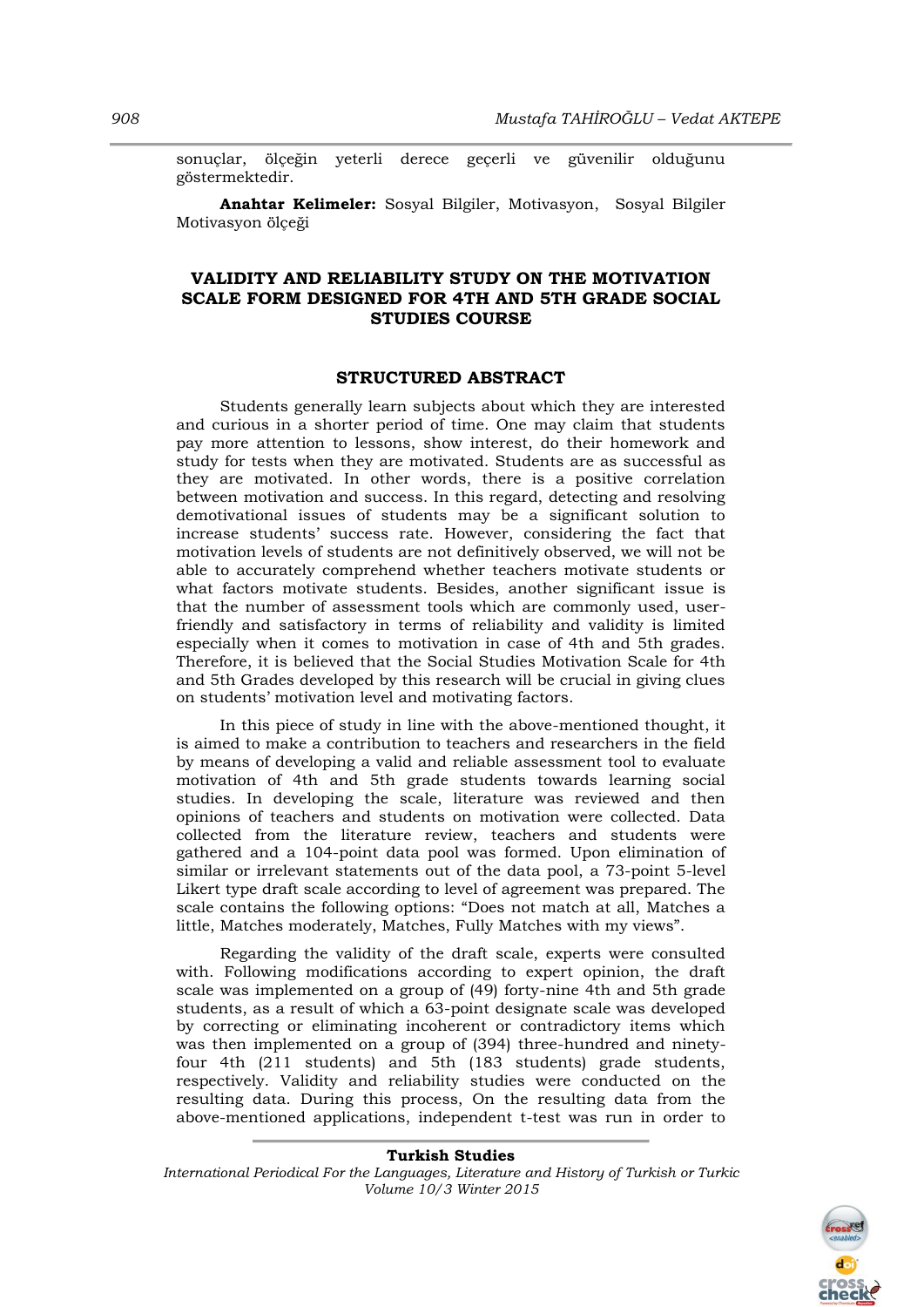detect the discrimination index, and factor analysis was made to combine the variables measuring same qualities by testing the structural validity. In order to estimate the reliability of the scale, Cornbach's alpha correlation coefficient was measured.

In order to run t-test on the data obtained off the sample to determine the discrimination index of the scale, %27 of the 397 piece of data from below and above were analyzed. 3 items, which indicated a value higher than p>,05, were omitted from the scale by considering the two-way significance in t-test. Following the elimination of the said items, when the mean and variance values constituted by the remaining items and the correlation and reliability alpha values between the sumwhole of the other items in the scale were analyzed; the correlation values ranged between ,046 and ,459.

In addition, negativity was not observed in correlation coefficient between the items and the whole. 27 items, whose correlation coefficient was less than ,25, were removed in order to maintain additivity of the scale. Next, factor analysis was conduced to test the structural validity of the remaining 33 items and to combine variations of same quality together.

Firstly, Kaiser-Meyer-Olkin (KMO) and Barlett's Test of Sphericity(BTS) were utilized in order to detect suitability of the data for factor analysis. (KMO) test result was found to be 0.74 while the Barlett test result was p<.05 (3499,750, sd: 561; p.000). The fact that KMO was higher than 0.70 and Barlett was meaningful indicates that the data is suitable for a factor analysis. The subsequent factor analysis showed that the scale consists of five factors and 29 items which distribution was as follows: Factor-1 = 9, Factor-2 = 5, Factor-3 = 6, Factor-4 = 5 and Factor-5 = 4, respectively. These five factors explains  $%44,027$  of variance within entire scale points. Such a percentage confirms that the factor structure of this piece of study is substantial for a research conducted in social sciences. On the other hand, one analysis carried out for detecting the structural reliability of a scale is determining the correlation between the sub-factors and total points of the scale. Analysis to this end resulted in a moderately positive correlation between the factors and the total points of the scale. Moreover, subfactors also indicate a low-level correlation among themselves.

Meanwhile, Cornbach's Alpha internal consistency coefficient of the entire scale was found to be 0,83 which confirms that the scale is highly reliable. Besides, as a result of the test-retest method, Cornbach's Alpha internal consistency coefficient of the entire scale was found to be 0,72, which is significant in showing the consistency over time. On the other hand, the fact that Cornbach's Alpha internal consistency coefficient after test-retest was 0,11 lower in comparison may be attributed to the fact that sample number (143) was considerably lower than the former sample number (394).

There are few other studies on developing motivation scale in literature. Review on the factors and items of motivation scales developed by Pintrich, P. R., Smith, D. A. F., Garcia, T. and McKeachie, W. J. (1991), Dede and Yaman (2008), Liu and Lin (2010), Gömleksiz and Kan (2012) and Kaya (2013) shows that the factors were studied within the theoretical structure of internal and external motivation in

#### **Turkish Studies**

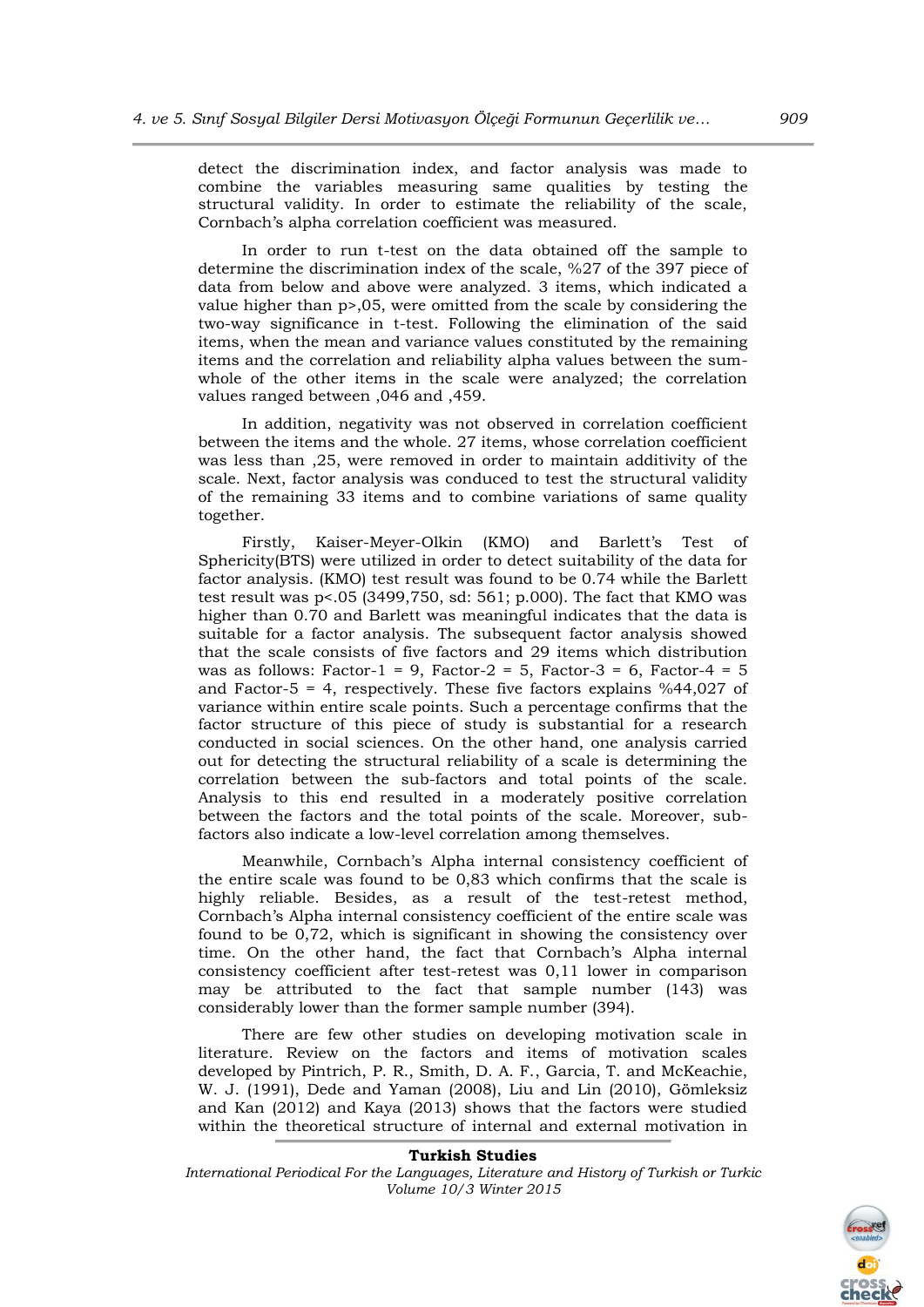line with motivational orientation of the corresponding items of the scales were dealt with and entitled. Some of the items within the scales developed in scope of abovementioned research show similarity with this study while some other difference. The fact that these scales show similarity with this research may be interpreted as a commonality in terms of some motivational tendencies. On the other hand, the fact that they show difference among items of those researches and this research may be stemming from the point of view of researchers, that the scales were developed in different disciplines, level of students, difference in the opinions of participating teachers and students etc.

Consequently, as far as the validity and reliability tests, this scale developed to assess the motivation rate of 4th and 5th grade students towards social studies, is reliable and that its factors, in the broadest sense, are based on the theoretical structures of value and expectation components of motivational tendencies. Therefore, it is believed that the Social Studies Motivation Scale for 4th and 5th Grades can be conveniently utilized in determining the motivation rates of students towards social studies.

As is known, motivation is critical in learning-teaching process. However, motivation is not a directly observable phenomenon. Therefore, the scale developed by this research may be utilized in detecting whether students were motivated in the aftermath of motivational activities by teachers or at what rate they were motivated if so. This scale may also be utilized in research by means of modifying various variables on motivation level towards social studies. Literature review indicated no former research on motivation scale especially for first, second and third grades. Therefore, it is advised that similar scales should be developed for first, second and third grades, as well.

**Key Words:** Social Studies, Motivation, Social Studies Motivation Scale

# **GİRİŞ**

Eğitim kurumlarının en önemli işlevlerinden biride çocuğu iyi bir vatandaş olarak yetiştirmektir. Çocuk okulda, içinde yaşadığı toplumun kültürünü, tarihini ve kurumlarını tanır. Bu sayede kendini geleceğe ve hayata hazırlar. Ülkemizde öğrencilere iyi bir vatandaş olmak için gerekli bilgi ve becerilerin önemli bir kısmı Sosyal Bilgiler dersi yoluyla kazandırılmaktadır. Bu bağlamda Sosyal Bilgiler dersi, çocukların toplum ve sorunları hakkında bilgi sahibi olmaları ve bir vatandaş olarak sorumluluklarını öğrenmede, insan ilişkilerini anlamada, ulusal özellikleri kavramada en gerekli olan derslerden birisidir (Yanpar Şahin, 1994; Keskin, 2009).

Özellikle, topluma etkili birey katılımını sağlamak amacıyla ilköğretim (ilkokul ve ortaokul) okullarındaki Sosyal Bilgiler dersinden yararlanılarak çocuklara o toplumun kültürüne yönelik çeşitli tutumlar, kişilik özellikleri, değer sistemleri ve davranış kalıpları kazandırılmaya çalışılmaktadır. Çünkü her kültürün okulları ve eğitim sistemleri kendi kültürel özelliklerini ve toplumun kalıplarını yansıtma eğilimindedirler. Geleneksel olarak eğitim ise kültürel mirasın koruyuculuğunu üstlenmiştir (Kaltsounis, 1987; Rich, 1968). Bu bağlamda, yeniden hazırlanarak 2005-2006 öğretim yılından itibaren uygulanmak üzere kabul edilen ve halen yürürlükte olan sosyal bilgiler programı, bireyin yaşama etkin olarak katılmasını, doğru karar vermesini ve sorun çözmesini destekleyici ve geliştirici bir yaklaşım benimsemektedir. Yapılandırmacı anlayışın



**Turkish Studies** *International Periodical For the Languages, Literature and History of Turkish or Turkic Volume 10/3 Winter 2015*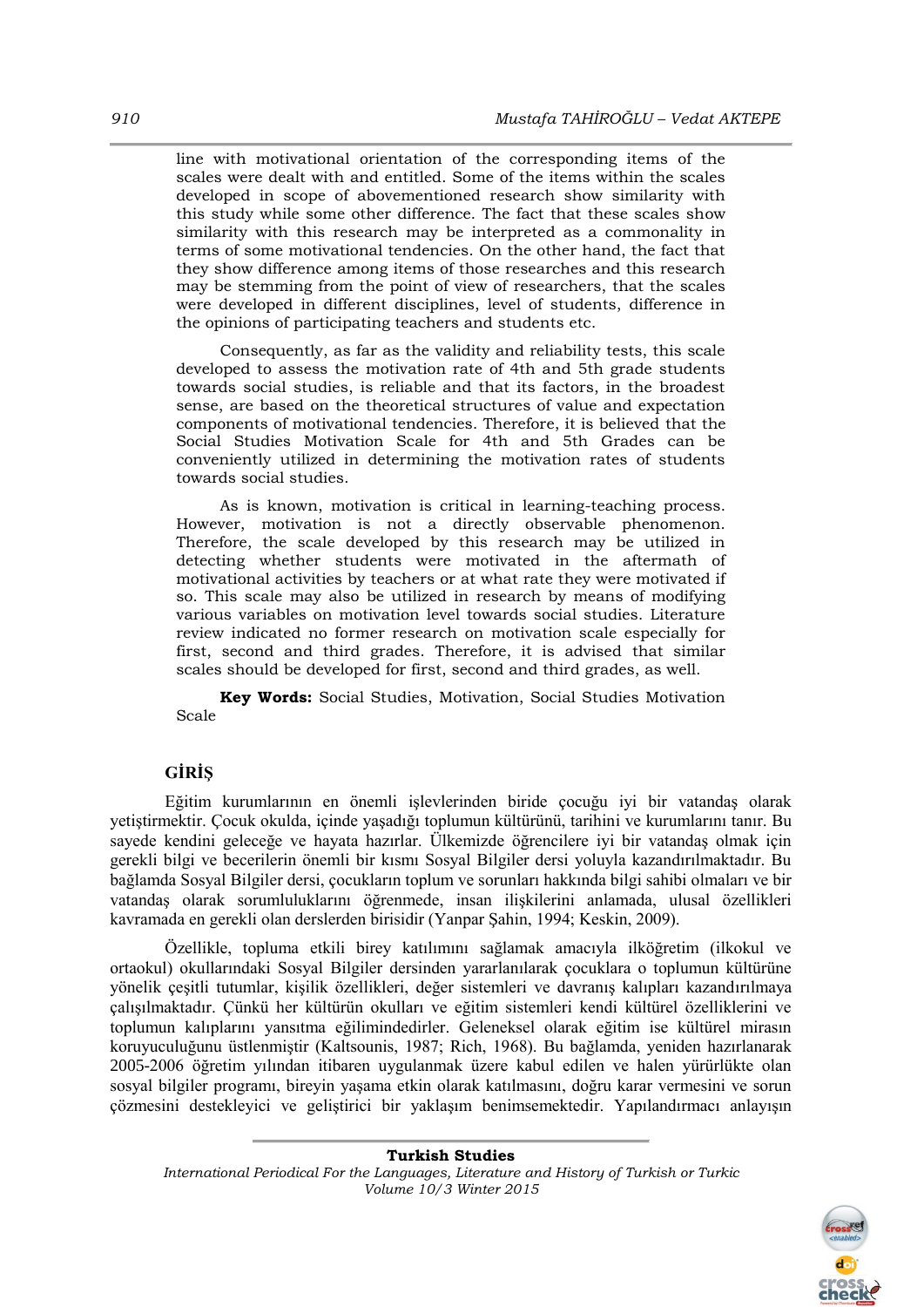benimsendiği bu programda; öğrenci ve etkinlik merkezli, sosyal bilgiler açısından bilgi ve beceriyi dengeleyen, öğrencinin kendi yaşantılarını ve bireysel farklılıklarını dikkate alarak çevreyle etkileşimine olanak sağlayan yeni bir anlayış yaşama geçirilmeye çalışılmaktadır (Gültekin, 2005). Ancak, öğretim sistemi ve programları ne kadar mükemmel olursa olsun, programın uygulayıcısı olan öğretmenlerin ve alıcısı öğrencilerin beklentileri dikkate alınmazsa programdan istenilen verim elde edilemeyecektir. Eğitim öğretim sürecinin verimli olması, sadece eğitim programlarının iyileştirilmesi ile mümkün değildir. Bunların yanında bireylerin istendik kazanımları elde etmeleri, başarıları ve verimli olabilmeleri, büyük ölçüde motivasyona yani ilgi, istek, ihtiyaç, moral vb. katılım düzeylerine de bağlı olduğu düşünülmektedir. Bu bağlamda, başarısızlık nedenlerinin ve bu başarısızlık nedenlerini ortadan kaldırmaya yönelik çözüm önerilerinin araştırıldığı bir araştırmada (Akbaba Altun, 2009: 573) öğrencilerin başarısız olmalarının en önemli nedenlerinden birisinin öğrenci ilgisizliği ve motivasyon eksikliği olduğu ortaya konmuştur. Ayrıca bu araştırmada başarılı olması için öğrencinin motivasyonu ve ilgisinin önemli olduğu vurgulanmıştır.

Motivasyonun, öğrenme ve davranış üzerindeki etkililiği bilinmesine ve kabul edilmesine rağmen genellikle bir öğretim tasarımında nasıl kullanılacağı ve ne anlama geldiği pek bilinmemektedir. Bu durum ise motivasyonun, bir öğretim tasarımının inşasında yeterince dikkate alınmamasına veya önemsenmemesine neden olmaktadır (Spitzer, 1996'dan akt. Dede ve Yaman, 2008). Oysa motivaston bir aktiviteye katılmaya (girişmeye) olan istekliliğin derecesini belirleyen tüm faktörlerin oluşturduğu bir durum veya böyle bir durumun yaratılmasıdır. Burada aktivitenin gerçekte var olup olmadığından çok, kişilerin aktiviteye istekli olup olmadıkları önemlidir (Evans, 2000'den akt. Karagüven, 2012). Fidan'a (1985) göre motivasyon, belli durumlarda belli amaçlara ulaşılması ve gerekli davranışların yapılabilmesi için organizmayı harekete geçiren, enerji veren, duygusal bir yükselmeye neden olan ve davranışları yönlendiren bir "itici güç"olarak tanımlanmaktadır (Sucuoğlu, 2003:22). Kısacası motivasyon, organizmayı belirli tepkilerde bulunmaya ve sonuç olarak bir şeyler öğrenmeye veya yapmaya zorlamaktadır (Selçuk, 1999).

Motivasyon aynı zamanda diğer bütün faktörler içinde öğrenci performansını en fazla etkileyen akademik katılım olarak da tanımlanmaktadır. Örneğin, motivasyonu yüksek olan öğrenci derslere katılma, soru sorma, çalışmalara katılma gibi akademik alandaki çalışmalarda daha başarılı olmaktadır. Motivasyon eksikliği ise okulda, öncelikle akademik başarının düşmesi ile kendini gösterir. Öğrenci etkinliklerde dikkatsizleşir, düşük notlar almaya başlar ve umursamaz tavırlar göstermeye başlar. Birey başarısız olup, değersizlik duygusu yaşamaktansa, denememeyi tercih eder. Motivasyon eksikliği ve yanlış tutumlar sonucunda başarısız olma kaygısı giderek daha çok yaşanmaya başlar. Yapılacak küçük yardımlar bile, birçok öğrencinin motive olması için yeterli olabilmektedir. Birey, kolay öğrenmesi için motive edilmiş olmalıdır. Çünkü motivasyon öğrenmeyi kolaylaştıran önemli bir etmendir (Karagüven, 2012; Wolters ve Rosenthal, 2000'den akt. Kaya 2013; Selçuk ve Güner, 2000; Kaya, 2001).

Diğer yandan motivasyon, davranışı direkt yönlendiren potansiyel bir güç olarak düşünülebilir. Tanıma göre; öğrencilerin motivasyonları bilişte, duyguda ve davranışta ortaya çıkabilmektedir (Wæge, 2009: 85). Nuttin (1984) ve Buck (1999) tarafından yapılan çalışmalarda motivasyon, "Duyguyu kontrol eden sistemi oluşturan davranışı yönlendirmek için biliş, duygu ve davranış olarak tezahür edebilen bir potansiyel" olarak tanımlanmıştır (Hannula, 2006: 67). Bunun yanında motivasyonun bir şeye karşı bireyin içsel durumu olduğuna inanılır. Motivasyon, insan davranışlarının girdi ve çıktısı arasındaki ilişkinin gücünü artıracak bir güce sahiptir. Belli bir hedefe, belli bir aktivite yapmaya ya da hedefe ulaşmak için çaba ve enerji yükseltmeye doğru davranışı yönlendiren nedenleri ifade eder. Bu faktörler, bireyin motivasyon türlerinin içeriğinin kapsamasını ve ihtiyaçlarının yoğunluğunu ve psikolojik süreci etkiler (Liu ve Lin, 2010). Bu tanımlar doğrultusunda motivasyonun temelini oluşturan üç faktör şöyle sıralanabilir; insanın bir

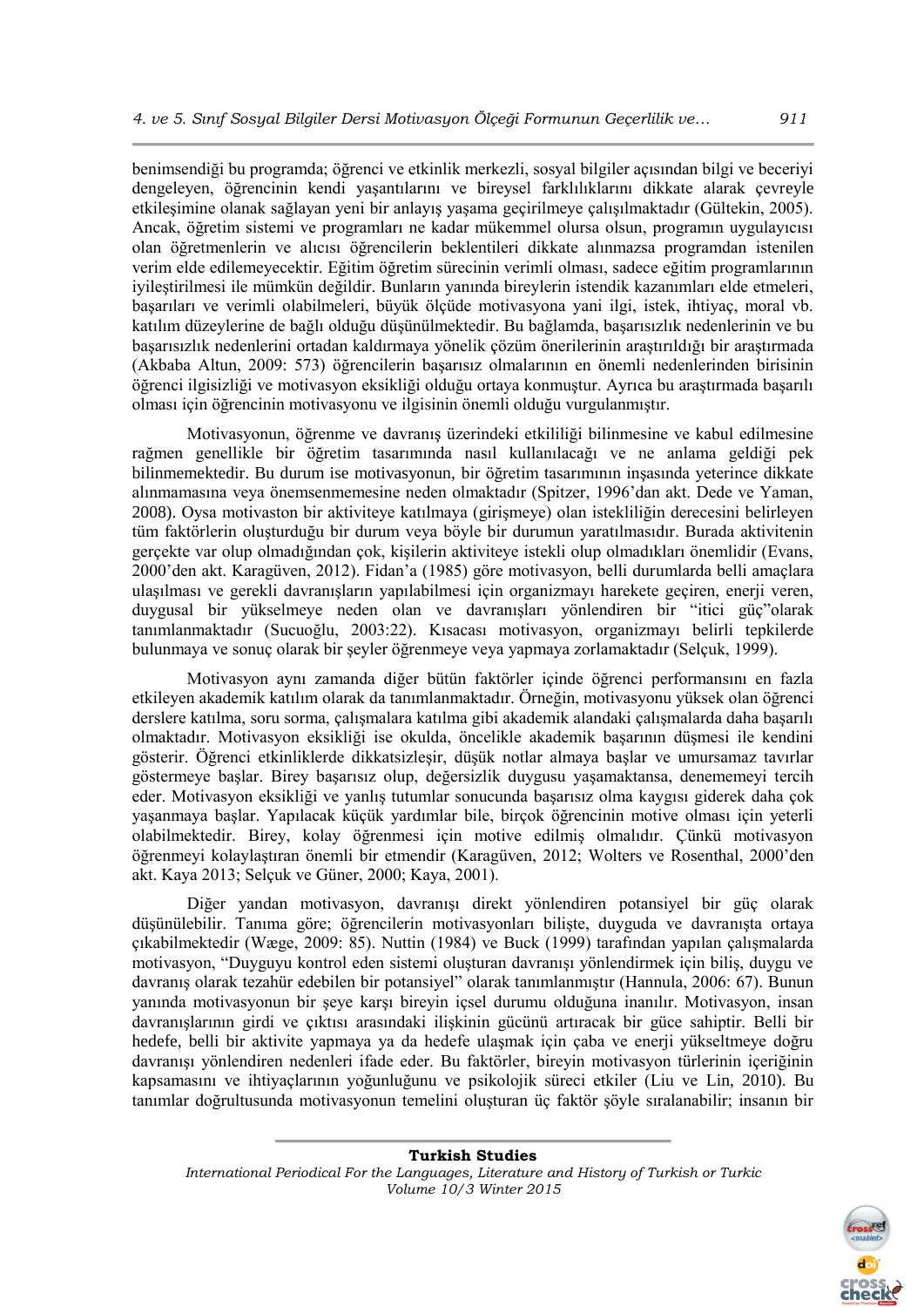davranışta bulunmasını sağlama, davranışı yönlendirme ve sürdürme, bu davranışı yapmaktan dolayı özel bir mutluluk duyma (Tutar, Yılmaz ve Erdönmez, 2005).

Öğrenme sürecinde güdülenme seviyesi doğrudan değil de sözlü ifade, hedefler arasında tercihte bulunma ve hedef odaklı eylemlerle dolaylı olarak gözlenebilen davranış dizileriyle belirlenebilir. Motivasyonun doğrudan değil, dolaylı yollarla gözlenebilen bir yapı olmasından dolayı öneminin anlaşılabilmesi için farklı teorik yaklaşımlar ileri sürülmüştür. Öncelikle, motivasyon kendi içinde farklı alt yapılardan oluşmaktadır (Aktan ve Tezci, 2013). Bunlar sırasıyla; içsel motivasyon; bir aktiviteyi sadece zevk almak ve tatmin olmak için sürdürme dürtüsü, dışsal motivasyon; bir aktiviteyi zorunluluk olmadan, veya bir amaca ulaşmada araç olarak sürdürme dürtüsü, motivasyonsuzluk; bir aktiviteyi davranışları ile aktivite arasında olası bir ilişki kuramama nedeniyle yürütme niyet veya dürtüsünün olmamasıdır (Karagüven, 2012). Bu motivasyon türleri aşağıda kısaca açıklanmaya çalışılmıştır.

İçsel motivasyon, kişinin ilgi, merak, ihtiyaç v.b. gibi içinden gelen etkilerle ortaya çıkar. Merak, bilme ihtiyacı, yeterli olma isteği, gelişme arzusu içsel güdülere örnek olarak verilebilir. İçsel motivasyon, bireyin kendi isteği ile hareket edip çalışmasıdır. İçsel motive olan öğrenci, çalışmanın ve öğrenmenin harcanan çabaya değdiğini düşündüğünden dolayı çalışır (Akbaba,2006). Vallerand ve arkadaşları (1992) bu teori ile ilgili olarak yaptıkları çalışmalar sonucunda içsel motivasyonu üç alt başlığa ayırmışlardır. Bunlar sırasıyla; içsel motivasyon-bilme, içsel motivasyon-başarma ve içsel motivasyon-hareket'tir. İçsel motivasyon-bilme; bireyin yeni şeyler öğrenirken alınan zevk için bir aktivitede bulunma isteğine tekamül eder. İçsel motivasyonbaşarma; bireyin yeni şeyler başarırken alınan tatmin için bir aktivitede bulunma isteğine tekamül eder. İçsel motivasyon-hareket ise bireyin hareket ederken, davranışta bulunurken alınan tatmin için bir aktivitede bulunma isteğine tekamül eder (Karagüven, 2012). Bu bağlamda ilgi, eğlence, zevk, heyecan ve mutluluk getirdiği için bazı davranışları ya da aktiviteleri sergileyen insanlar içsel motivedirler ve bu insanların davranışları öz-belirlemenin prototipini ifade etmektedir. İçsel motive olan insanlar kendilerini tamamen bağımsız hissetmekte ve davranışın kendilerini ifade ettiğini düşünmektedirler (Kara, 2008).

Dışsal motivasyon, dışarıdan gelen etkileri içerir. Bir öğrencinin, öğretmeninin tepkisiyle karşılaşmaması için ya da öğretmeninin övgü ve beğenisini kazanması için ders çalışması, verilen görevi yerine getirmesi buna örnek gösterilebilir (Akbaba, 2006). Diğer yandan dışsal motivasyondüzen, dışsal motivasyon-kendini ispat, dışsal motivasyon-tanınma ve dışsal motivasyonbütünleşme gibi motivasyon düzeyleri, bireyin davranışlarının nerede daha fazla özümsendiği, içselleştirildiği nerede daha fazla bütünleştiği, entegre olduğu ile bağlantı kurularak oluşturduğu özerklik derecesine göre farklılık gösterir. Dışsal motivasyon-düzenden, dışsal motivasyonbütünleşmeye doğru motivasyon daha fazla içselleşir (Ryan ve Deci, 2000'den akt. Karagüven, 2012). Ancak, içsel motivasyonun tersine dışsal motive olan bireyler ise bir ödül almak, suçluluk duygusuna kapılmamak ya da bir tasvip veya onay almak için davranışı gerçekleştirmektedirler. Dışsal motive olan davranışlar genelde içten gelen bir şekilde oluşmamaktadır. Eğer dört yaşındaki bir çocuk zevk aldığı için dişlerini fırçalıyorsa içsel motivedir, eğer annesinin baskısından, ya da cezadan korktuğu için dişlerini fırçalıyorsa dışsal motivasyona sahiptir. Bu bağlamda dışsal motive olan davranışlar, içselleştirme ve bütünleşmeye dönüşebilirler. İçselleştirme bizim dışımızdaki insanların ya da durumların etkilerinden dolayı, davranışın nedenini içsel düzenlemeye dönüştürmemizi ifade etmektedir. Dışsal motivasyonun içselleştirilmesi, davranış sergilemenin nedenleri olan dış etkenlerin artık kendimizce özümsemiş bir süreci ifade etmektedir. İçselleştirme ve bütünleşme, dış düzenleme durumunda birey davranışı kendisi sergilemiştir, bir diğer ifade ile davranışı öz düzenlemiştir. Bu durumda davranış hala dışsal motivedir çünkü ayırt edilebilir bir durum vardır, ama davranışın nedeni bütünleştirildiğinden birey tamamen özgür irade ile davranışı

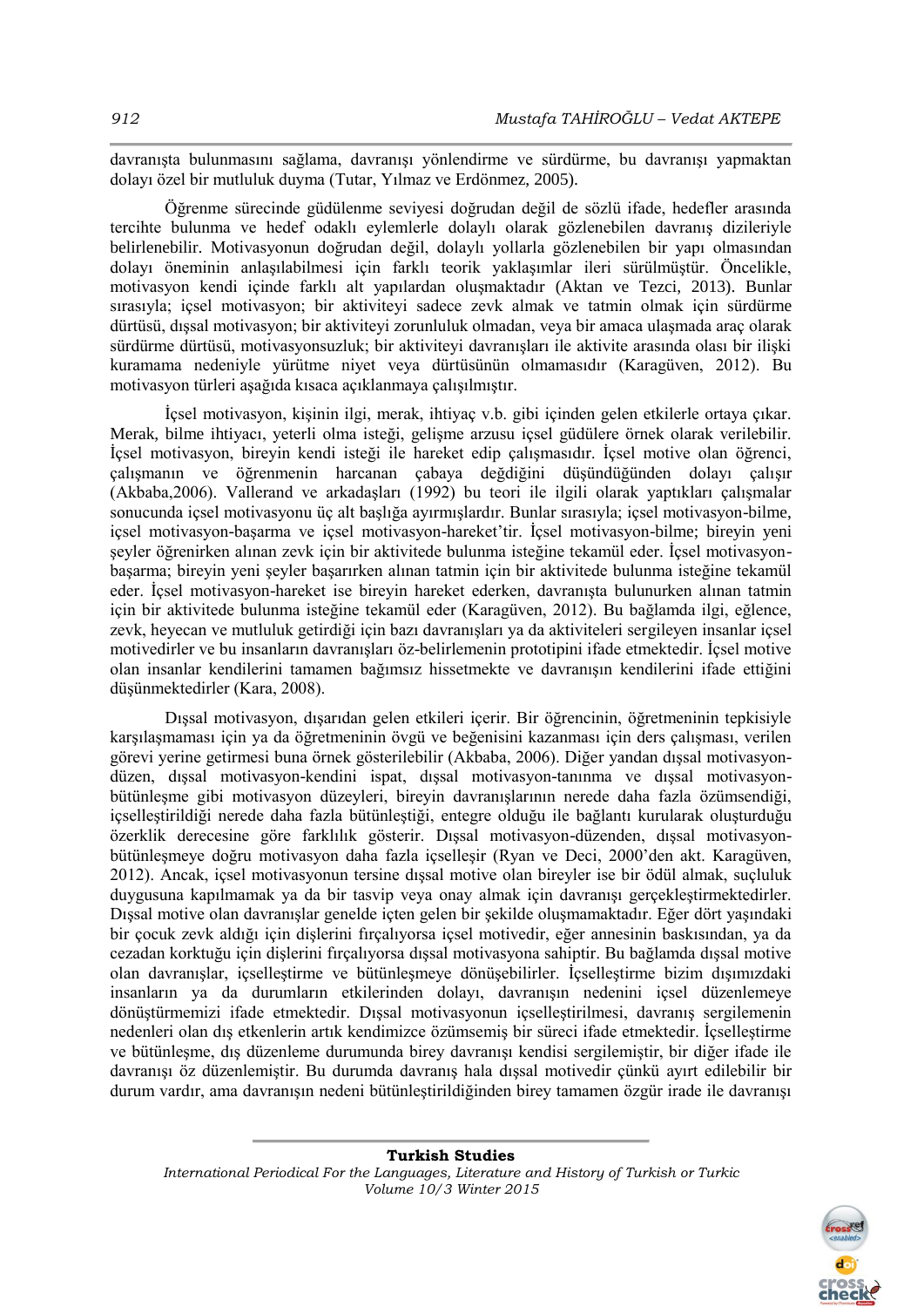sergilemektedir (Boiche ve Sarrazin, 2007, Kelman, 1961, Schafer 1968, Vallerand, Blais, Briere, Pelletier, 1989'dan akt. Kara, 2008).

Motivasyonsuzluk, bireyin kendi eylemleri ile eylemlerinin sonuçları arasındaki bağlantıyı algılayamadığında gerçekleşir (Reeve 2005). Bu durum, bir davranış ya da uyarımın karşısında herhangi bir düzenlemenin yokluğunu ifade eder. Burada birey davranışlarının ve çevrenin etkisi konusunda herhangi bir ilişki kurmamaktadır. Yani, kendisine herhangi bir yarar sağlayacağına inanmayan birey eylemde bulunmayacak ve böylece bireyin motivasyonsuzluğu söz konusu olacaktır (Boiche ve Sarrazin, 2007'den akt. Kara, 2008).

Yukarıda belirtilen motivasyon türlerinin yanında bazı motivasyon stratejilerinden de bahsedilmektedir. Motivasyon stratejileri, insanların motivasyonel inançlarını oluşturan bileşenler olarak söylenebilir. Bu açıdan bakıldığında bileşenler aynı zamanda insanların motivasyonlarının niteliğiyle ilgili ipuçları verebilen yapılar olarak öne çıkmaktadır. Akademik başarıyla doğrudan ilişkili olan bu yapılar; içsel hedef yönelimi, dışsal hedef yönelimi, konu değeri, öğrenme inançlarının kontrolü, öz yeterlilik ve sınav kaygısıdır (Aktan ve Tezci, 2013).Ayrıca, bu motivasyon bileşenleri değer, beklenti ve heyecan olmak üzere üç kısımdan oluşmaktadır. Buna göre değer kavramı, içsel ve dışsal hedef yönelimlerinden ve konu değerinden etkilenebilecek; beklenti kavramı, öğrenme inançlarının kontrolü, öğrenme öz-yeterliği ve performanstan etkilenebilecek son olarak da heyecan kavramı sınav kaygısı ve öğrencinin benlik saygısı düzeyinden etkilenebilecektir (Liu ve Lin, 2010).

Yukarıdaki açıklamalar göz önünde bulundurulduğunda motivasyonun öğrenme için gerekli olan ön şartlardan biri olduğu görülmektedir. Akbaba'ya (2006) göre "Yeterince motive olmamış bir öğrenci, öğrenmeye hazır değil demektir. Öğrenciler, genelde ilgi duydukları ve merak ettikleri konuları daha kısa sürede öğrenirler. Öğrencilerin motive oldukları zamanlarda, derslere daha çok dikkat ettikleri, ilgi duydukları, ödevlerini yaptıkları ve sınavlar için çalıştıkları söylenebilir. Öğrenci, motive olduğu ölçüde başarılı olmaktadır. Başka bir ifadeyle; motivasyon ile başarı arasında pozitif bir ilişki vardır." Bu açıdan bakıldığında öğrencinin motivasyon sorunlarının belirlenmesi ve giderilmeye çalışılması, öğrenci başarısını yükseltmek için önemli bir çözüm olabilir. Ancak, öğrencilerin motivasyon düzeylerinin öğretim sürecinde tam olarak gözlemlenemediği (Aktan ve Tezci, 2013) dikkate alındığında; öğretmenlerin öğrencilerini motive edip edemedikleri veya onları motive eden etkenlerin neler olduğu tam olarak anlaşılmayacaktır. Ayrıca diğer bir önemli konuda özellikle 4. ve 5. sınıf seviyesinde motivasyon konusunda yaygın olarak kullanılan, kullanımı kolay, güvenirlik ve geçerliği tatminkar ölçme araçlarının sınırlı olduğudur. Bu yüzden, çalışmamızda geliştirilen 4. ve 5. Sınıf "Sosyal Bilgiler Dersi Motivasyon Ölçeği" 'nin öğretmenlere, öğrencilerin motivasyon düzeyleri ve onları motive eden etkenlerle ilgili ipuçları vermesi bakımından önemli olduğu düşünülmektedir.

# **Amaç**

Bu çalışmanın amacı, 4. ve 5. sınıf öğrencilerinin sosyal bilgiler öğrenmeye yönelik motivasyonlarını ölçen geçerli ve güvenilir bir ölçme aracı geliştirmektir. Çalışma sonunda geliştirilen ölçeğin, 4. ve 5. sınıf öğrencilerinin sosyal bilgiler dersine yönelik motivasyon düzeylerini belirleme aşamasında öğretmenlere ve bu alanda çalışma yapacak akademisyenlere katkı sağlayacağı düşünülmektedir.

# **YÖNTEM**

## **Çalışma Grubu**

Araştırmanın çalışma grubunu, 2014-2015 Eğitim-Öğretim yılı birinci döneminde, Nevşehir ve Adana merkez ilçelerde bulunan bazı ilk ve ortaokullarda öğrenim gören toplam 394

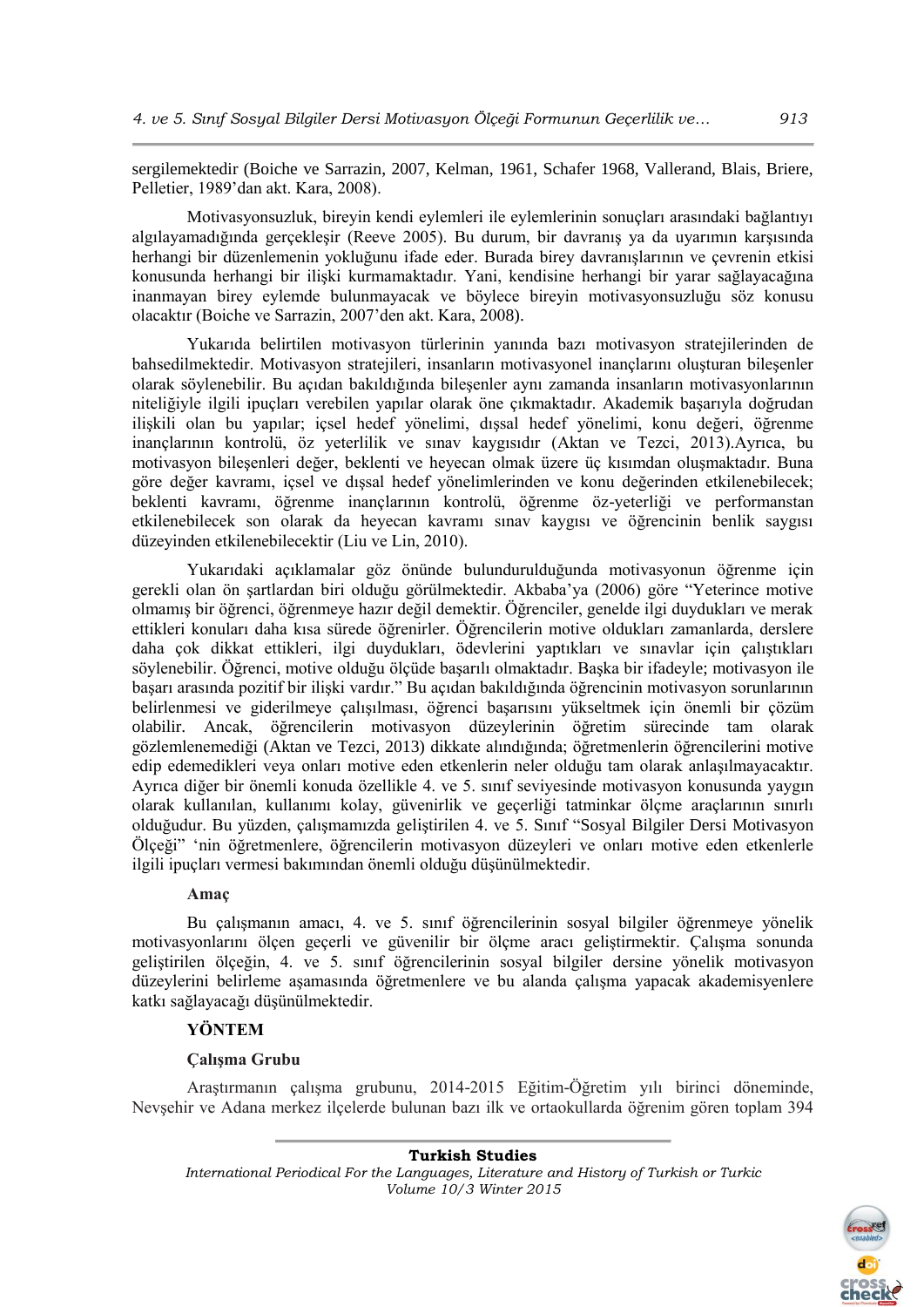dördüncü ve beşinci sınıf öğrencisi oluşturmuştur. Bu öğrencilerden 211 tanesi ilkokul 4. Sınıf, 183 tanesi ise ortaokul 5. sınıf öğrencisidir.

## **Ölçeğin Deneme Formunun Hazırlanması**

4. ve 5. sınıf öğrencilerine yönelik sosyal bilgiler motivasyon ölçeğini geliştirmek için öncelikle likert tipi ölçek geliştirmeye ve analiz etmeye yönelik çalışmalar (Tezbaşaran, 1997; Erden, 1998; Özdamar, 1999; Pett, Lackey ve Sullivan, 2003; Tavşancıl, 2006;Eymen, 2007; Büyköztürk, 2010; Kurnaz ve Yiğit, 2010; Akdağ, 2011; Uzunöz, 2011; Sevim, 2014; Uygun ve Engin, 2014) incelenmiştir. Daha sonra motivasyon, motivasyon ölçeği ve sosyal bilgiler eğitimine ilişkin motivasyon ölçeği geliştirmeye yönelik çalışmalar (Pintrich, Smith, Garcia, ve McKeachie, 1991; Schiefele ve Csikszentmihalyi, 1995; Akbaba, 2006; Shawn ve Thomas, 2006; Hannula, 2006; Dede ve Yaman, 2008; Ağca ve Ertan, 2008; Kara, 2008; Akbaba Altun, 2009; Wæge, 2009; Liu ve Lin, 2010; Semerci, 2010; Kaya, 2011; Mueller, Yankelewitz ve Maher, 2011; Yavuz, Özyıldırım ve Doğan, 2012; Gömleksiz ve Kan, 2012; Karagüven, 2012; Sarıtepeci, 2012; Aktan ve Tezci, 2013; Kaya, 2013; Atav ve Altunoğlu, 2013; Yıldız, 2013) incelenmiştir.

Literatür taramasından sonra 19, 24 ve 27 kişilik 4. ve 5. sınıf öğrenci gruplarına sosyal bilgiler dersinde çalışma isteklerini ve motivasyonlarını etkileyen faktörlerin neler olduğuna yönelik açık uçlu ifadeler verilmiştir. Bunun yanında, 4. sınıf okutan 6 sınıf öğretmeni ile 5. sınıflarda derse giren 4 sosyal bilgiler öğretmenine "öğrencileri sosyal bilgiler dersinde nasıl motive ettikleri ve öğrencilerin motivasyonlarını etkileyen faktörlerin neler olabileceği" ile ilgili açık uçlu ifadeler verilmiştir. Öğrenci ve öğretmenlerin bu ifadelerle ilgili görüşleri yazılı olarak alınmıştır. Literatür taraması, öğretmen ve öğrencilerden elde edilen veriler bir araya getirildikten sonra elde edilen verilerden 104 maddelik bir madde havuzu oluşturulmuştur. Bu madde havuzundaki ifadelerden benzer ve amaçla ilişkisiz olanlar elendikten sonra 73 maddelik bir taslak ölçek hazırlanmıştır.

Hazırlanan taslak ölçekteki derecelendirme: Likert, tipi ölçeklerde dereceleme örneklerinden 5'li katılma derecesine göre yapılmıştır. Bu dereceleme, ölçekte rastgele ve alt alta sıralanmış 73 madde karşısına "Benim Düşüncelerimle: *Hiç uyuşmuyor, Biraz uyuşuyor, Orta derecede uyuşuyor, Uyuşuyor, Tam Uyuşuyor*"şeklinde yerleştirilmiştir. Dereceler: Hiç uyuşmuyor - 1, Biraz uyuşuyor - 2, Orta derecede uyuşuyor - 3, Uyuşuyor - 4, Tam uyuşuyor - 5 şeklinde puanlanmıştır. Ölçeğin hazırlanış amacını, ölçekteki madde sayısını, yanıtlama biçimini açıklayıcı bir yönerge ölçek maddelerinin üzerine yazılmıştır. Ölçekte, cevaplayıcıların olumlu ya da olumsuz cevap vermeye yönelik yönlendirici etkisini en aza indirmek amacı ile olumlu ve olumsuz maddeler karışık olarak dağıtılmıştır.

Ölçekte yer alan maddelerin içerik geçerliliği açısından yeterliliği ve kullanılacağı amaç için uygun olup olmadığının saptanması amacıyla uzman görüşlerine sunulmuştur. Bu aşamada Psikolojik Danışma ve Rehberlik alanında akademik düzeyde çalışan 3, Ölçme ve Değerlendirme alanında akademik düzeyde çalışan 2, Sosyal Bilgiler eğitimi alanında akademik düzeyde çalışan 7, Sınıf Öğretmenliği alanında akademik düzeyde çalışan 6 ve Türkçe eğitimi alanında akademik düzeyde çalışan 1 uzman olmak üzere toplam 19 uzmanın görüşü alınmıştır. Bu süreçte uzmanlara maddeleri değerlendirmeleri için bir form verilerek maddelerin ölçekte yer almasını ne derece uygun buldukları sorulmuş ve her bir maddeye ilişkin uygun, uygun değil, düzeltilmeli biçiminde üç seçenekten birisini işaretlemeleri istenmiştir. Formda ayrıca, uzmanların görüş bildirebilecekleri bir de "açıklama" kısmına yer verilmiştir. Bu süreçten sonra uzmanların uygun bulduğu maddeler ölçeğe alınmıştır. Ayrıca, uzmanların açıklama kısmında belirttikleri görüşler de dikkate alınarak bazı maddelerde gerekli düzeltmeler yapılmış, bazı maddeler eklenmiş ve bazı maddeler ise çıkarılmıştır. Bu süreç sonunda maddeler 65'e düşürülerek ölçek ön deneme aşamasına geçilmiştir. Ön deneme aşamasında taslak ölçek 49 kişilik 4. ve 5. sınıf öğrenci grubuna uygulanmış ve

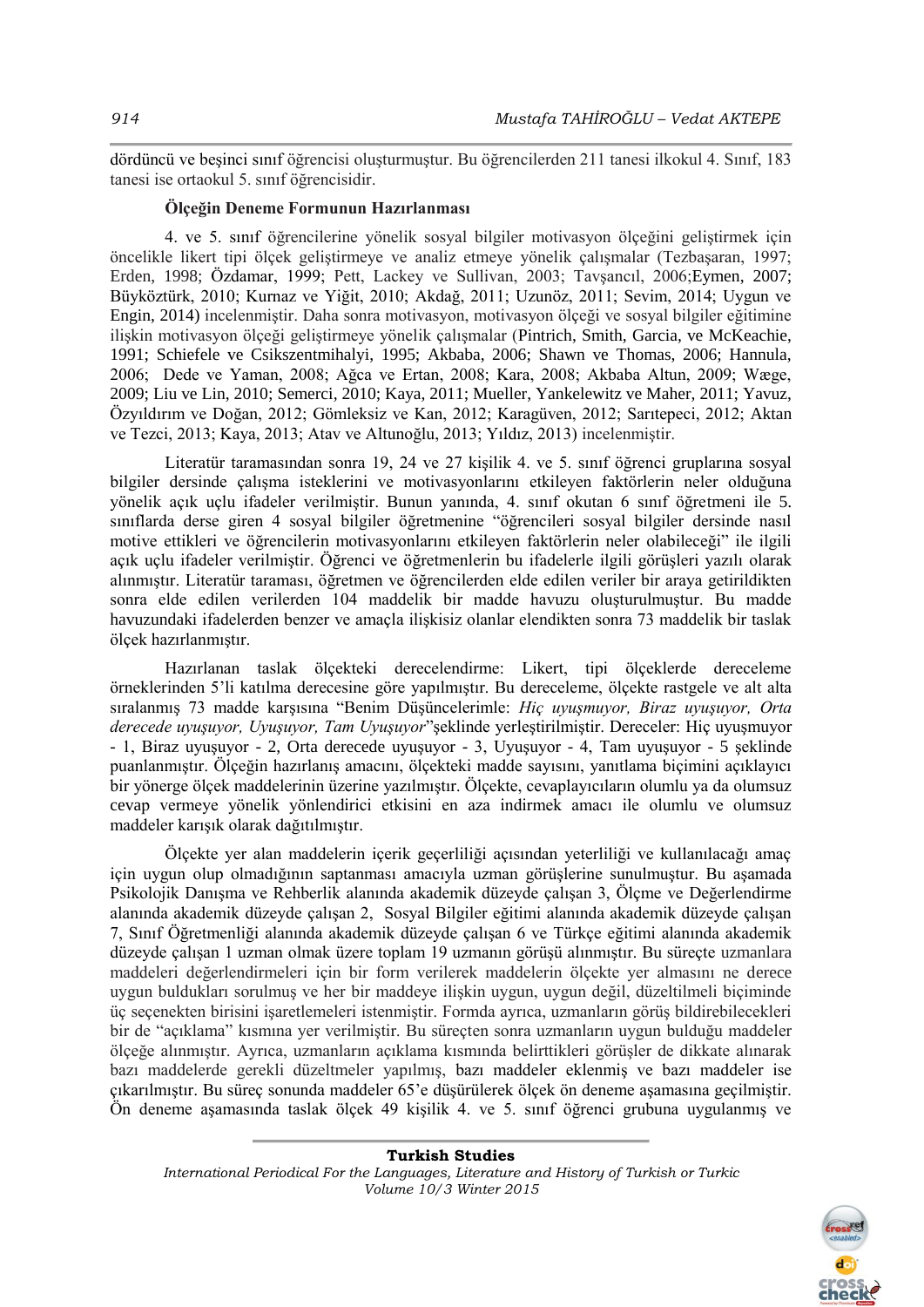anlaşılmayan ya da ikilemde kalınan ifadeleri belirlemeleri istenmiştir. Bu uygulama sonucunda anlaşılamayan veya ikilemde kalınan maddeler düzeltilerek ya da elenerek geriye kalan 63 maddenin geçerlilik ve güvenilirlik çalışması için yeterli olduğu düşünülmüştür.

## **Verilerin Toplanması**

Hazırlanan deneme formu, 2014-2015 eğitim öğretim yılı birinci dönemde Nevşehir ve Adana merkez ilçelerinde bulunan bazı ilk ve ortaokullarda öğrenim gören ve "Random" yöntemiyle belirlenen 448 dördüncü ve beşinci sınıf öğrencisine uygulanmıştır. Uygulama öncesinde ölçekte doğru ya da yanlış yanıt olmadığı, verdikleri yanıtların öğretmenleri veya herhangi birileri tarafından görülmeyeceği, elde edilen verilerin sadece bilimsel amaçla kullanılacağı belirtilerek kendileri, öğretmenleri ve okulları ile ilgili herhangi bir değerlendirme yapılmayacağının teminatı verilmiş ve bu nedenle dağıtılan kâğıtlara isim yazmadan sorulara içtenlikle yanıt vermeleri istenmiştir. Uygulama sonrasında, uygun işaretlenmeyen 54 ölçek formu değerlendirmeye alınmamıştır.

# **Verilerin Analizi**

Araştırma verilerinin analizinde SPSS 15 programından yararlanılmıştır. Ölçeğin yapı geçerliliğini test etmek ve aynı niteliği ölçen değişkenleri bir araya getirmek amacıyla faktör analizi yapılması gerekmektedir (Tavşancıl, 2006; Sipahi, Yurtkoru ve Çinko, 2008 ve Büyüköztürk, 2010). Bu amaçla, ölçeğin yapısını tespit etmek için Faktör Analizi kullanılmıştır. Fakat faktör analizi öncesinde madde analizi yapılarak pearsonkorelasyon katsayıları hesaplanmıştır. Büyüköztürk'e (2010) göre "Madde analizi kapsamında, testin toplam puanlarına göre oluşturulan alt%27 ve üst%27'lik grupların madde ortalama puanları arasındaki farkların ilişkisiz t-testi kullanılarak sınanmasıdır. Gruplar arasında istendik yönde gözlenen farkların anlamlı çıkması, testin iç tutarlılığının bir göstergesi olarak değerlendirilir." (ss.171). Madde ayırıcılık indekslerini tespit etmek için verilere independent t-testi yapılmıştır. Bu test için 394 verinin %27'si alttan, %27'si üstten alınarak analize tabi tutulmuştur. İki yönlü manidarlığına bakılarak p>.05 üstünde değer alan maddeler ölçekten çıkarılmıştır. Ölçekten ilgili maddeler çıkartıldıktan sonra kalan bütüne ait maddelerin oluşturduğu ortalama ve varyans değerleri ile korelasyon değerleri ve güvenirlik alfa değerleri incelenmiştir.

Faktör analizinde, hesaplanan korelasyon katsayılarının güvenilir olması için yeterli sayıda örneklemden elde edilen verilerin olması gerekir. Küçük örneklemlerden hesaplanan korelasyon katsayıları daha az güvenilir olma eğilimindedir. Bunun için örneklem büyüklüğünün korelasyon güvenirliğini sağlayacak kadar büyük olması gerekir. Bu çalışmada da örneklemden elde edilen verilerin yeterliliğinin saptanması için Kaiser-Meyer-Olkin (KMO) ve Barlett's Test of Sphericity (BTS) testleri kullanılmıştır. Bu testlerde KMO değerinin 1'e yaklaştıkça mükemmel, 0.50'nin altında ise kabul edilemez (0.90'larda mükemmel, 0.80'lerde çok iyi, 0.70'lerde iyi, 0.60'larda vasat, 0.50'lilerde kötü) olduğu belirtilmektedir (Tavşancıl, 2006: 50).

Ölçeğin güvenirliğini kestirmek için, iç tutarlılık testi yapılmıştır. İç tutarlılık yöntemiyle güvenirliği kestirmede Cronbach alfa iç tutarlılık katsayısı hesaplanmıştır. Tavşancıl'a (2006: 16- 25) göre bir ölçeğin güvenilir olduğunu söyleyebilmek için hesaplanan korelasyon katsayısının en az 0.70 olması gerekmektedir. Güvenirlik katsayısı 0.70 ise bu, ölçeği cevaplayanlar arasındaki değişkenliğin %70'inin ölçülen özellikle ilgili gerçek değişkenliğe, kalan %30'unun rastgele hatalara ait olduğunu gösterir. Özdamar (1999: 522) ise değerlendirme kriterlerini şöyle belirtmektedir: 0.00 - 0.40 ise ölçek güvenilir değildir, 0.44 - 0.60 ise ölçek düşük güvenirliktedir, 0.60 - 0.80 ise oldukça güvenilirdir, 0.80 - 1.00 ise ölçek yüksek derecede güvenilir bir ölçektir.

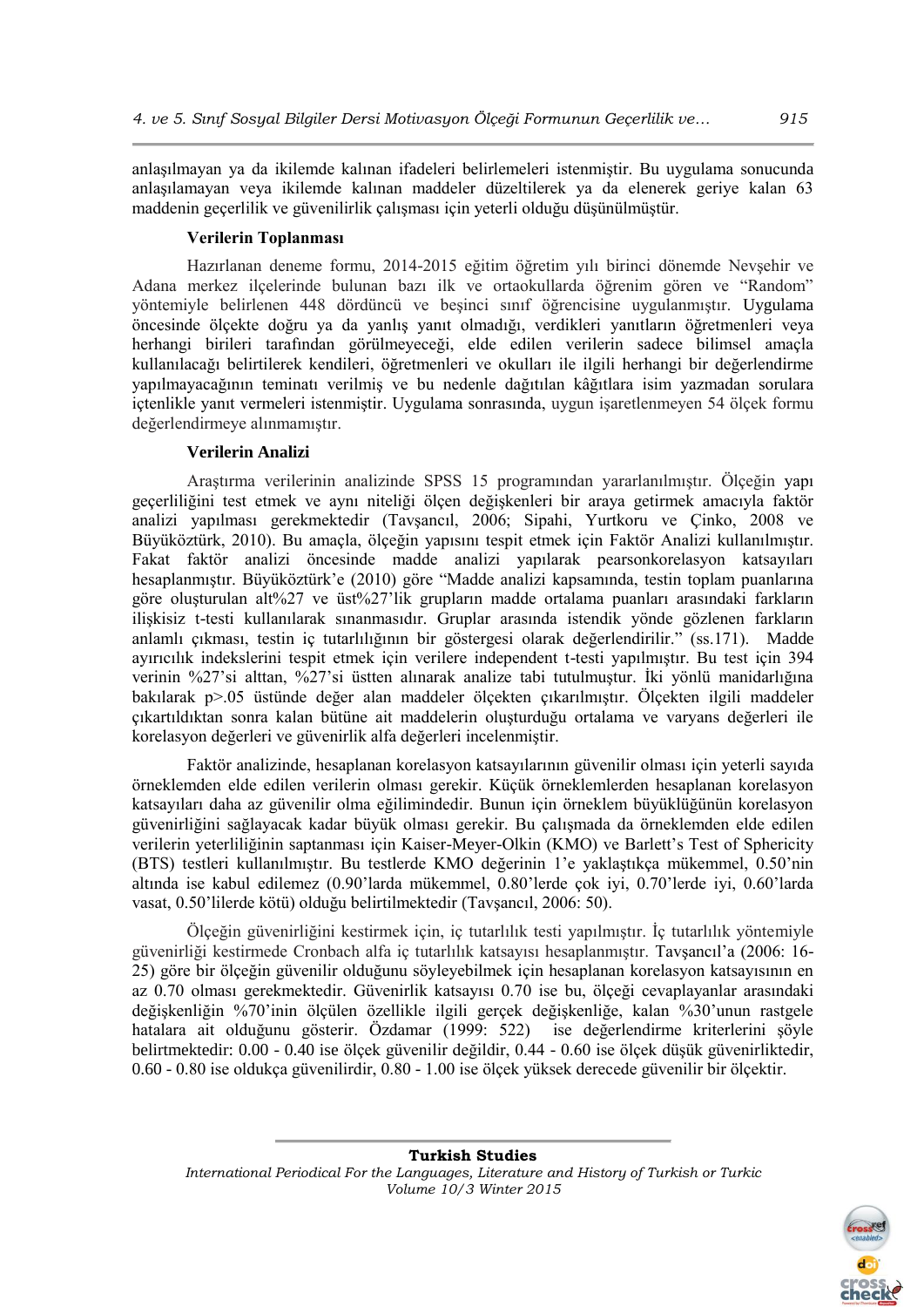# **BULGULAR**

# **Ölçeğin Geçerliğine ilişkin Bulgular**

Ölçeğin madde ayırıcılık indekslerini tespit etmek için örneklemden elde edilen verilere independent t-testi yapılmıştır. Bu test için 394 verinin %27'si alttan, %27'si üstten alınarak analize tabi tutulmuştur. t-testi verileri Tablo 1'de sunulmuştur.

Tablo 1. *Maddelerinin Alt–Üst Grup Ortalama, Stveart Sapma, Serbestlik Derecesi, t ve p Değerleri*

| <b>Madde</b>   | Alt-Üst      | ${\bf N}$  | $\sim$ $\sim$ $\sim$ $\sim$<br>X | <b>SS</b>      | t      | $\mathbf{p}$ |
|----------------|--------------|------------|----------------------------------|----------------|--------|--------------|
|                | $\%27$       |            |                                  |                |        |              |
| M1             | 1,00<br>2,00 | 106<br>106 | 3,17<br>4,25                     | 1,073<br>1,111 | 7,168  | ,000         |
|                | 1,00         | 106        | 3,30                             | 1,156          |        |              |
| M <sub>2</sub> | 2,00         | 106        | 4,52                             | ,907           | 8,525  | ,000         |
|                | 1,00         | 106        | 3,30                             | ,978           |        |              |
| M <sub>3</sub> | 2,00         | 106        | 4,43                             | ,966           | 8,480  | ,000         |
|                | 1,00         | 106        | 3,34                             | 1,022          |        |              |
| M <sub>4</sub> | 2,00         | 106        | 4,46                             | ,928           | 8,372  | ,000         |
|                | 1,00         | 106        | 3,17                             | 1,125          |        |              |
| M <sub>5</sub> | 2,00         | 106        | 3,80                             | 1,298          | 3,789  | ,000         |
|                | 1,00         | 106        | 3,33                             | 1,169          |        |              |
| M <sub>6</sub> | 2,00         | 106        | 4,52                             | ,864           | 8,418  | ,000         |
|                | 1,00         | 106        | 3,43                             | 1,024          |        |              |
| M7             | 2,00         | 106        | 4,71                             | ,703           | 10,557 | ,000         |
|                | 1,00         | 106        | 3,72                             | 1,085          |        |              |
| M8             | 2,00         | 106        | 4,26                             | 1,026          | 3,773  | ,000         |
| M <sub>9</sub> | 1,00         | 106        | 3,83                             | 1,091          | 5,512  | ,000         |
|                | 2,00         | 106        | 4,58                             | ,893           |        |              |
| M10            | 1,00         | 106        | 2,77                             | ,959           | 11,200 | ,000         |
|                | 2,00         | 106        | 4,27                             | ,991           |        |              |
| M11            | 1,00         | 106        | 3,25                             | 1,015          | 9,400  | ,000         |
|                | 2,00         | 106        | 4,47                             | ,864           |        |              |
| M12            | 1,00         | 106        | 2,95                             | ,930           | 3,155  | ,002         |
|                | 2,00         | 106        | 3,43                             | 1,265          |        |              |
| M13            | 1,00         | 106        | 3,14                             | 1,142          | 7,006  | ,000         |
|                | 2,00         | 106        | 4,25                             | 1,172          |        |              |
| M14            | 1,00         | 106        | 2,77                             | ,865           | 4,934  | ,000         |
|                | 2,00         | 106        | 3,54                             | 1,339          |        |              |
| M15            | 1,00         | 106        | 3,23                             | 1,072          | 7,221  | ,010         |
|                | 2,00         | 106        | 4,30                             | 1,097          |        |              |
| M16            | 1,00         | 106        | 3,26                             | 1,062          | 2,591  | ,010         |
|                | 2,00         | 106        | 3,68                             | 1,254          |        |              |
| M17            | 1,00         | 106        | 3,14                             | 1,091          | 7,435  | ,000         |
|                | 2,00         | 106        | 4,28                             | 1,144          |        |              |
| M18            | 1,00         | 106        | 3,15                             | 1,121          | 4,802  | ,000         |
|                | 2,00         | 106        | 3,92                             | 1,204          |        |              |
| M19            | 1,00         | 106        | 3,25                             | 1,102          | 4,005  | ,000         |
|                | 2,00         | 106        | 3,91                             | 1,291          |        |              |
| $*M20$         | 1,00         | 106        | 3,29                             | 1,104          | 1,691  | ,092         |
|                | 2,00         | 106        | 3,58                             | 1,323          |        |              |
| M21            | 1,00         | 106        | 3,39                             | 1,020          | 4,225  | ,000         |
|                | 2,00         | 106        | 4,05                             | 1,245          |        |              |

### **Turkish Studies**

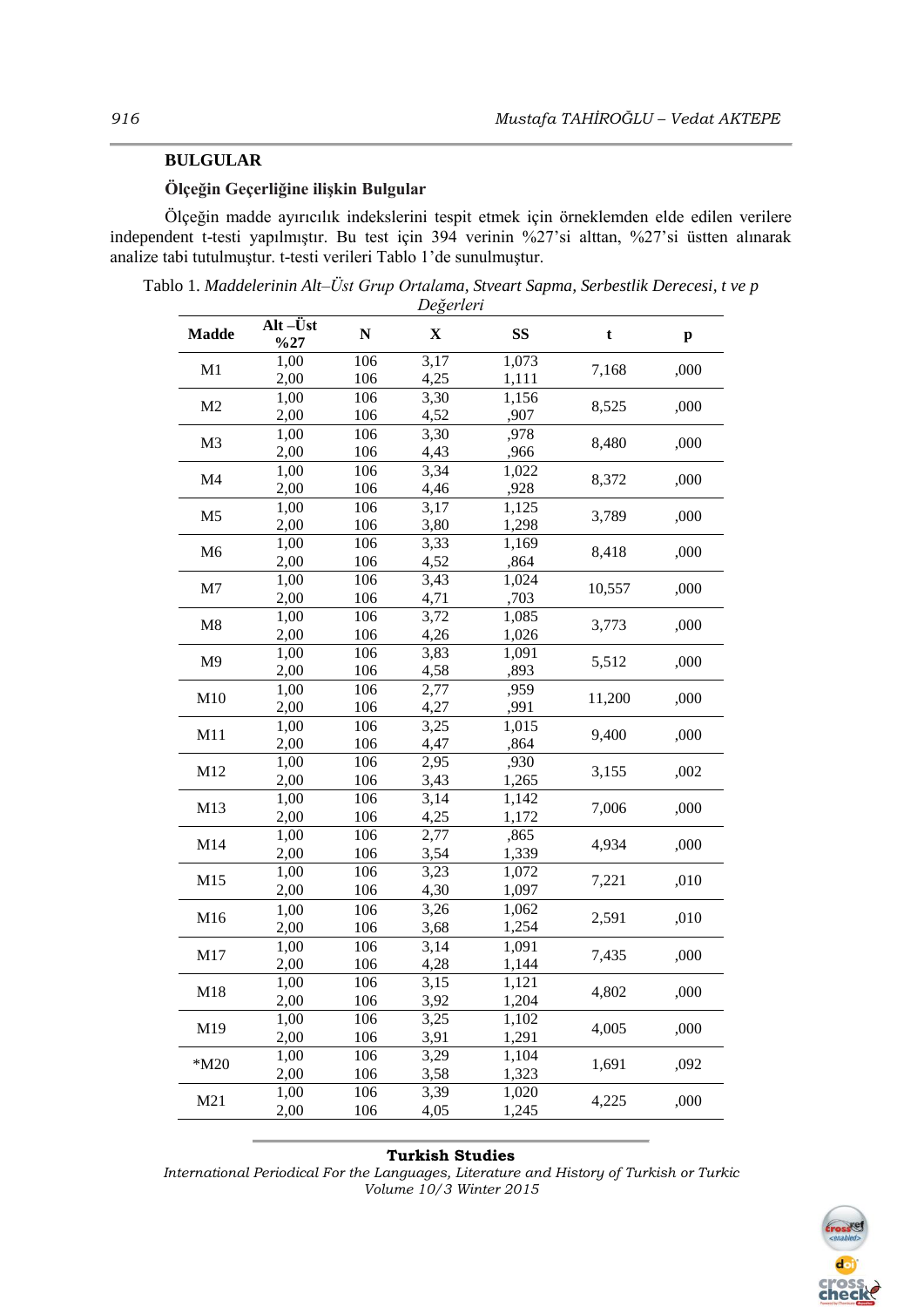| $*M22$          | 1,00<br>2,00 | 106<br>106 | 3,49         | 1,080<br>1,289             | 1,732  | ,085 |
|-----------------|--------------|------------|--------------|----------------------------|--------|------|
|                 |              | 106        | 3,77<br>3,49 |                            |        |      |
| M23             | 1,00<br>2,00 | 106        | 4,00         | 1,053                      | 3,356  | ,001 |
|                 |              |            |              | 1,155                      |        |      |
| M24             | 1,00         | 106        | 3,26         | 1,107<br>1,253             | 2,615  | ,010 |
|                 | 2,00         | 106        | 3,69         |                            |        |      |
| M <sub>25</sub> | 1,00         | 106        | 3,32         | 1,056                      | 7,671  | ,000 |
|                 | 2,00         | 106        | 4,41         | 1,003                      |        |      |
| M26             | 1,00         | 106        | 3,08         | ,963                       | 2,512  | ,013 |
|                 | 2,00         | 106        | 3,49         | 1,402                      |        |      |
| M27             | 1,00         | 106        | 2,94         | ,984                       | 4,970  | ,000 |
|                 | 2,00         | 106        | 3,75         | 1,339                      |        |      |
| M28             | 1,00         | 106        | 3,14         | ,999                       | 4,358  | ,000 |
|                 | 2,00         | 106        | 3,79         | 1,169                      |        |      |
| M29             | 1,00         | 106        | 3,70         | 1,044                      | 5,704  | ,000 |
|                 | 2,00         | 106        | 4,49         | ,978                       |        |      |
| M30             | 1,00         | 106        | 3,51         | ,998                       | 4,109  | ,000 |
|                 | 2,00         | 106        | 4,14         | 1,230                      |        |      |
| M31             | 1,00         | 106        | 3,55         | 1,070                      | 7,309  | ,000 |
|                 | 2,00         | 106        | 4,52         | ,853                       |        |      |
| M32             | 1,00         | 106        | 3,49         | ,978                       | 5,777  | ,000 |
|                 | 2,00         | 106        | 4,29         | 1,042                      |        |      |
| M33             | 1,00         | 106        | 3,33         | 1,093                      | 6,143  | ,000 |
|                 | 2,00         | 106        | 4,27         | 1,143                      |        |      |
| M34             | 1,00         | 106        | 3,15         | ,993                       | 11,738 | ,000 |
|                 | 2,00         | 106        | 4,61         | ,811                       |        |      |
| M35             | 1,00         | 106        | 3,32         | 1,047                      | 8,649  | ,000 |
|                 | 2,00         | 106<br>106 | 4,49         | ,918<br>$, 99\overline{1}$ |        |      |
| M36             | 1,00<br>2,00 | 106        | 3,09<br>3,89 | 1,282                      | 5,035  | ,000 |
|                 |              | 106        |              | ,957                       |        |      |
| M37             | 1,00<br>2,00 | 106        | 2,92<br>4,00 | 1,234                      | 7,150  | ,000 |
|                 | 1,00         | 106        | 3,35         |                            |        |      |
| M38             | 2,00         | 106        | 4,08         | 1,078<br>1,307             | 4,414  | ,000 |
|                 |              |            | 3,20         |                            |        |      |
| M39             | 1,00<br>2,00 | 106<br>106 | 4,18         | 1,055<br>1,202             | 6,318  | ,000 |
|                 | 1,00         | 106        | 3,19         | ,977                       |        |      |
| M40             | 2,00         |            |              | 1,230                      | 6,245  | ,000 |
|                 | 1,00         | 106<br>106 | 4,14<br>3,25 | 1,130                      |        |      |
| M41             | 2,00         | 106        | 4,47         | 1,035                      | 8,177  | ,000 |
|                 | 1,00         | 106        | 2,96         | ,965                       |        |      |
| M42             | 2,00         | 106        | 4,35         | 1,087                      | 9,821  | ,000 |
|                 | 1,00         | 106        | 3,38         | 1,064                      |        |      |
| M43             | 2,00         | 106        | 4,39         | ,991                       | 7,147  | ,000 |
|                 | 1,00         | 106        | 3,27         | 1,000                      |        |      |
| M44             | 2,00         | 106        | 4,36         | ,958                       | 8,064  | ,000 |
|                 | 1,00         | 106        | 2,74         | ,929                       |        |      |
| M45             | 2,00         | 106        | 3,42         | 1,286                      | 4,408  | ,000 |
|                 | 1,00         | 106        | 2,73         | ,931                       |        |      |
| M46             | 2,00         | 106        | 4,32         | 1,092                      | 11,440 | ,000 |
|                 | 1,00         | 106        | 3,03         | 1,108                      |        |      |
| M47             | 2,00         | 106        | 3,45         | 1,318                      | 2,539  | ,012 |
| M48             | 1,00         | 106        | 2,65         | ,926                       | 5,768  | ,000 |
|                 |              |            |              |                            |        |      |

### **Turkish Studies**

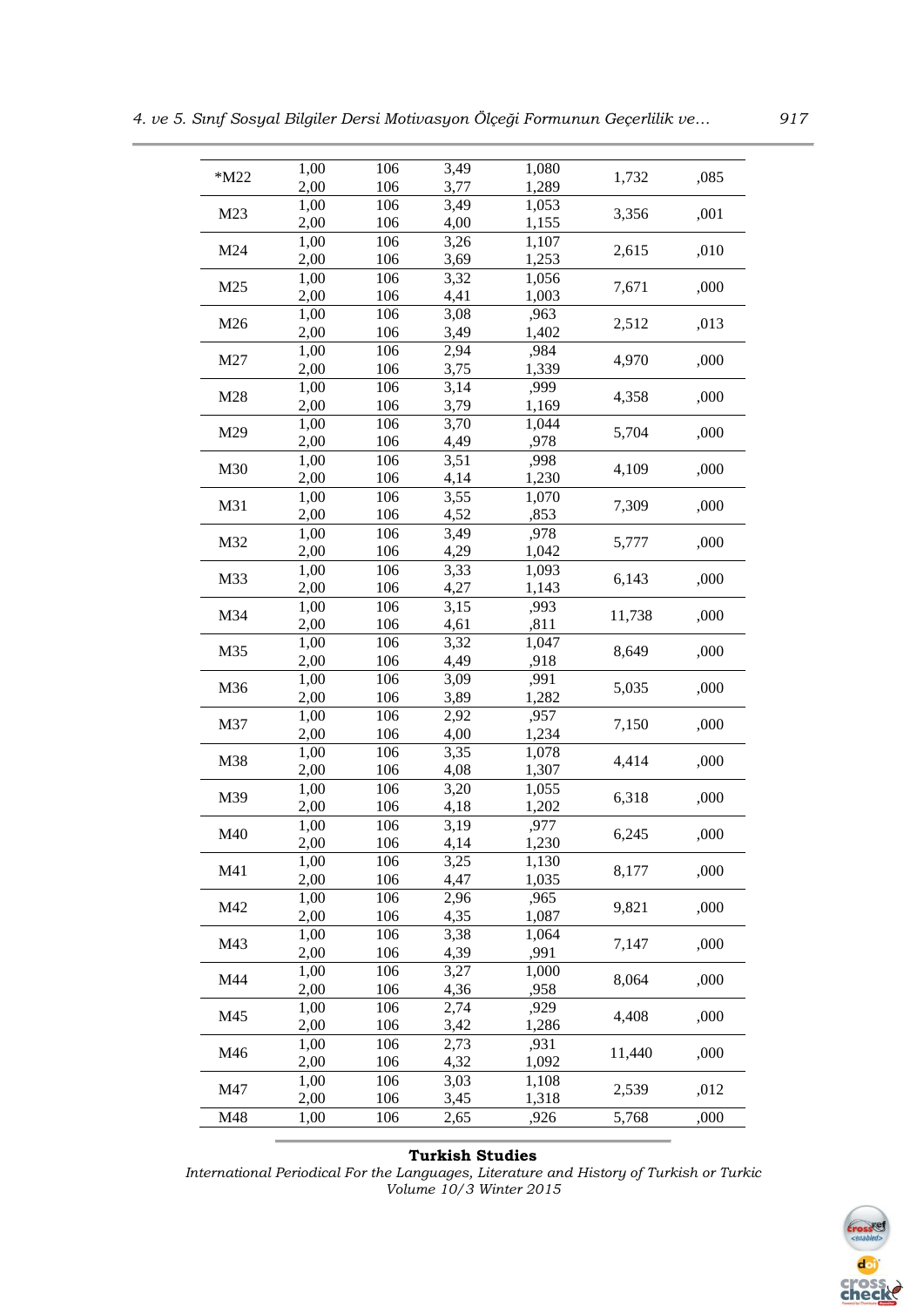|                 | 2,00 | 106 | 3,58 | 1,386 |       |      |
|-----------------|------|-----|------|-------|-------|------|
| M49             | 1,00 | 106 | 2,98 | 1,104 | 5,531 | ,000 |
|                 | 2,00 | 106 | 3,87 | 1,227 |       |      |
| M50             | 1,00 | 106 | 2,96 | 1,154 | 4,259 | ,000 |
|                 | 2,00 | 106 | 3,70 | 1,353 |       |      |
| M51             | 1,00 | 106 | 3,29 | 1,163 | 3,079 | ,002 |
|                 | 2,00 | 106 | 3,80 | 1,245 |       |      |
| $*M52$          | 1,00 | 106 | 3,35 | 1,051 | 1,675 | ,095 |
|                 | 2,00 | 106 | 3,62 | 1,313 |       |      |
| M53             | 1,00 | 106 | 3,05 | ,989  | 4,018 | ,000 |
|                 | 2,00 | 106 | 3,71 | 1,373 |       |      |
| M54             | 1,00 | 106 | 3,18 | ,984  | 4,867 |      |
|                 | 2,00 | 106 | 3,92 | 1,232 |       | ,000 |
| M <sub>55</sub> | 1,00 | 106 | 3,59 | ,993  | 5,344 | ,000 |
|                 | 2,00 | 106 | 4,33 | 1,012 |       |      |
| M56             | 1,00 | 106 | 3,34 | .965  | 4,298 | ,000 |
|                 | 2,00 | 106 | 3,97 | 1,167 |       |      |
| M57             | 1,00 | 106 | 3,42 | 1,103 | 4,147 | ,000 |
|                 | 2,00 | 106 | 4,07 | 1,181 |       |      |
| M58             | 1,00 | 106 | 3,16 | 1,070 | 6,147 | ,000 |
|                 | 2,00 | 106 | 4,10 | 1,162 |       |      |
| M59             | 1,00 | 106 | 3,36 | 1,025 | 4,675 | ,000 |
|                 | 2,00 | 106 | 4,07 | 1,173 |       |      |
| M60             | 1,00 | 106 | 3,29 | 1,051 | 4,856 | ,000 |
|                 | 2,00 | 106 | 4,08 | 1,285 |       |      |
| M61             | 1,00 | 106 | 3,23 | 1,017 | 9,692 | ,000 |
|                 | 2,00 | 106 | 4,51 | ,908  |       |      |
| M62             | 1,00 | 106 | 3,25 | 1,058 | 6,821 | ,000 |
|                 | 2,00 | 106 | 4,25 | 1,096 |       |      |
| M63             | 1,00 | 106 | 3,48 | 1,044 | 7,512 | ,000 |
|                 | 2,00 | 106 | 4,49 | ,908  |       |      |
|                 |      |     |      |       |       |      |

*\*Alt-üst%27 gruplar arası anlamlılık bulunmayan maddeler*

Tablo 1'de *4. ve 5. Sınıf Sosyal Bilgiler Dersi Motivasyon Ölçeğine* ait alt–üst grupların ortalama, standart sapma, serbestlik derecesi, t ve p değerlerini görmekteyiz. Buna göre Alt – üst grubun maddelere göre p değerlerini incelersek; 20. madde (,092), 22. madde (,085) ve 52. madde (,095) p>,05 olduğundan dolayı ölçekten çıkarılmıştır. Geriye kalan 60 madde de ise gruplar arasında gözlenen farkların anlamlı çıkması, bu maddelerin iç tutarlılığının bir göstergesi olarak değerlendirilebilir.

İlgili maddeler (20, 22 ve 52. Maddeler) çıkartıldığında geride kalan maddelerin oluşturduğu ortalama ve varyans değerleri, çıkartılan ilgili madde ile ölçekteki diğer maddelerin toplamı –bütünü arasındaki korelasyon değerleri ve güvenirlik alfa değerleri Tablo 2'de sunulmuştur.

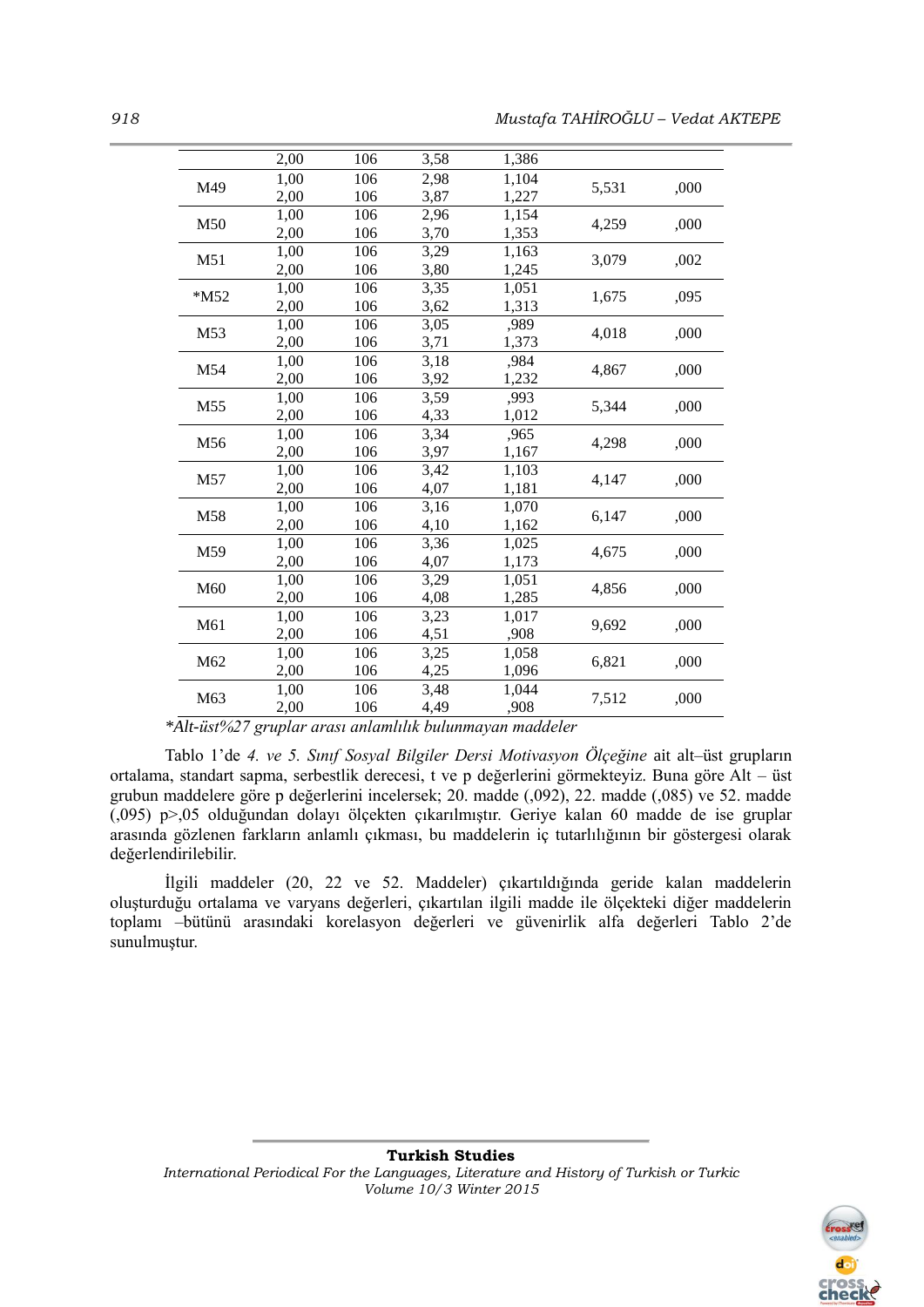| Tablo 2. Madde-Toplam İstatistiği |                                               |                                                   |                                                       |                                         |
|-----------------------------------|-----------------------------------------------|---------------------------------------------------|-------------------------------------------------------|-----------------------------------------|
| <b>Madde</b>                      | <b>Madde</b><br>Çıkartıldığında<br>Ölçek Ort. | <b>Madde</b><br>Çıkartıldığında<br>Ölçek Varyansı | Düzeltilmiş<br>Madde-<br><b>Toplam</b><br>Korelasyonu | <b>Madde</b><br>Çıkartıldığında<br>Alfa |
| m1                                | 216,87                                        | 447,491                                           | ,298                                                  | ,836                                    |
| m2                                | 216,61                                        | 444,940                                           | ,354                                                  | ,834                                    |
| m <sub>3</sub>                    | 216,69                                        | 445,872                                           | ,352                                                  | ,835                                    |
| m4                                | 216,60                                        | 444,582                                           | ,397                                                  | ,834                                    |
| m <sub>5</sub>                    | 217,08                                        | 454,523                                           | ,158                                                  | ,838                                    |
| m6                                | 216,65                                        | 445,820                                           | ,343                                                  | ,835                                    |
| m <sub>7</sub>                    | 216,57                                        | 443,692                                           | ,427                                                  | ,833                                    |
| m8                                | 216,62                                        | 455,105                                           | ,159                                                  | ,838                                    |
| m <sub>9</sub>                    | 216,43                                        | 451,244                                           | ,257                                                  | ,836                                    |
| m10                               | 217,04                                        | 442,815                                           | ,388                                                  | ,834                                    |
| m11                               | 216,81                                        | 444,236                                           | ,390                                                  | ,834                                    |
| m12                               | 217,34                                        | 454,674                                           | ,168                                                  | ,838                                    |
| m13                               | 216,92                                        | 445,202                                           | ,342                                                  | ,835                                    |
| m14                               | 217,34                                        | 450,036                                           | ,266                                                  | ,836                                    |
| m15                               | 216,88                                        | 447,173                                           | ,321                                                  | ,835                                    |
| m16                               | 217,08                                        | 457,887                                           | ,092                                                  | ,840                                    |
| m17                               | 216,95                                        | 445,957                                           | ,308                                                  | ,835                                    |
| m18                               | 217,11                                        | 453,551                                           | ,173                                                  | ,838                                    |
| m19                               | 216,75                                        | 452,563                                           | ,204                                                  | ,837                                    |
| m21                               | 216,79                                        | 453,402                                           | ,190                                                  | ,838                                    |
| m23                               | 216,82                                        | 455,795                                           | ,144                                                  | ,839                                    |
| m24                               | 217,17                                        | 458,126                                           | ,081                                                  | ,840                                    |
| m25                               | 216,72                                        | 446,686                                           | ,325                                                  | ,835                                    |
| m26                               | 217,26                                        | 460,008                                           | ,046                                                  | ,841                                    |
| m27                               | 217,25                                        | 452,462                                           | ,189                                                  | ,838                                    |
| m28                               | 216,94                                        | 453,520                                           | ,182                                                  | ,838                                    |
| m29                               | 216,47                                        | 449,827                                           | ,289                                                  | ,836                                    |
| m30                               | 216,63                                        | 453,059                                           | ,210                                                  | ,837                                    |
| m31                               | 216,49                                        | 447,701                                           | ,349                                                  | ,835                                    |
| m32                               | 216,66                                        | 451,049                                           | ,258                                                  | ,836                                    |
| m33                               | 216,75                                        | 449,073                                           | ,270                                                  | ,836                                    |
| m34                               | 216,68                                        | 443,828                                           | ,389                                                  | ,834                                    |
| m35                               | 216,75                                        | 445,720                                           | ,338                                                  | ,835                                    |
| m36                               | 217,00                                        | 453,509                                           | ,171                                                  | ,838                                    |
| m37                               | 217,05                                        | 445,367                                           | ,334                                                  | ,835                                    |
| m38                               | 216,75                                        | 455,148                                           | ,142                                                  | ,839                                    |
| m39                               | 216,77                                        | 447,053                                           | ,323                                                  | ,835                                    |
| m40                               | 216,75                                        | 446,415                                           | ,312                                                  | ,835                                    |
| m41                               | 216,59                                        | 443,424                                           | ,394                                                  | ,834                                    |
| m42                               | 216,74                                        | 441,686                                           | ,424                                                  | ,833                                    |

## **Turkish Studies**

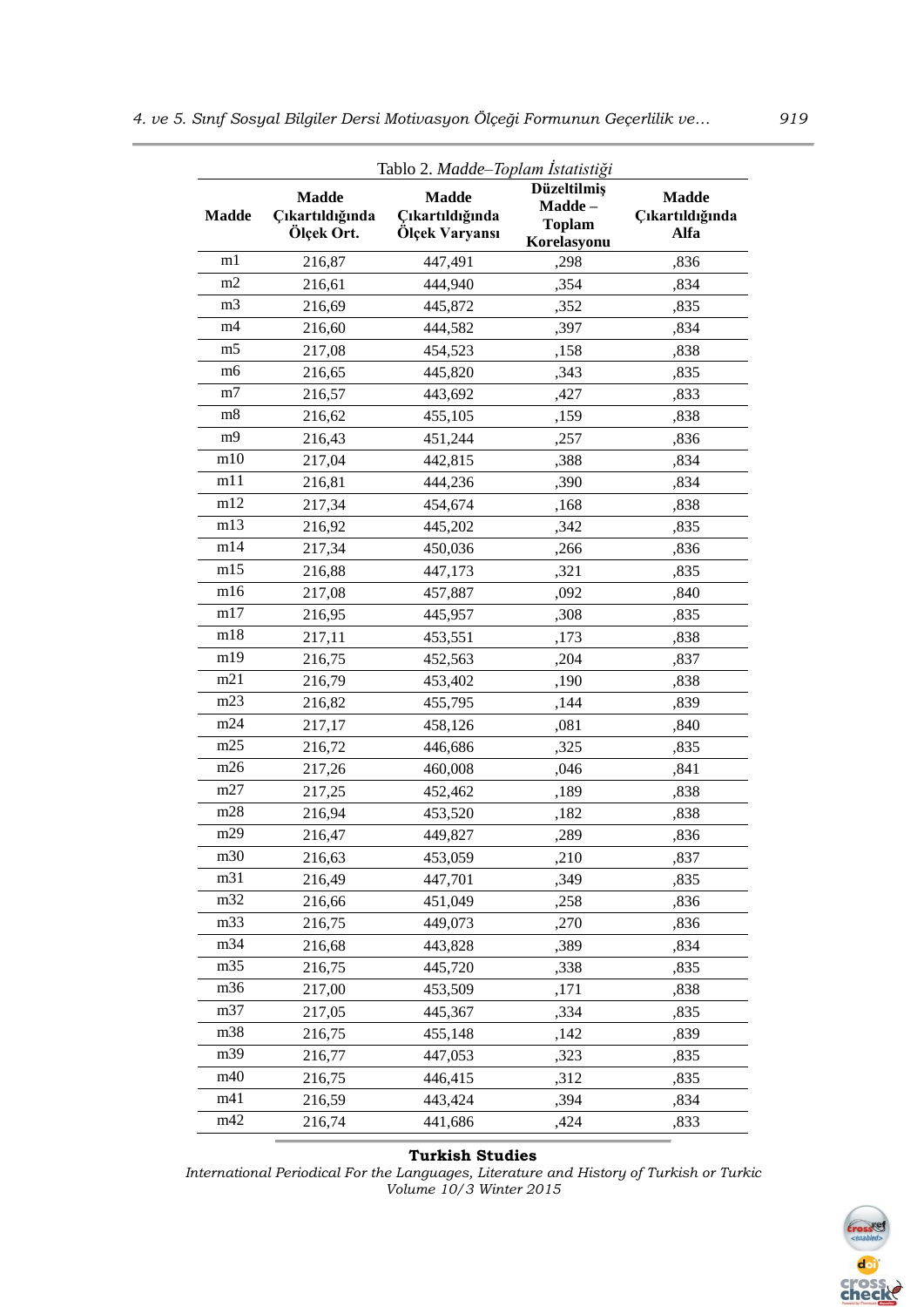| m43             | 216,67 | 446,350 | ,347 | ,835 |
|-----------------|--------|---------|------|------|
| m44             | 216,77 | 446,572 | ,337 | ,835 |
| m45             | 217,29 | 456,091 | ,127 | ,839 |
| m46             | 217,07 | 437,964 | ,459 | ,832 |
| m47             | 217,34 | 459,049 | ,064 | ,840 |
| m48             | 217,29 | 449,028 | ,246 | ,837 |
| m49             | 217,13 | 450,513 | ,224 | ,837 |
| m50             | 217,15 | 452,667 | ,177 | ,838 |
| m51             | 217,09 | 454,170 | ,160 | ,838 |
| m <sub>53</sub> | 217,11 | 453,318 | ,169 | ,838 |
| m54             | 217,12 | 452,850 | ,189 | ,838 |
| m <sub>55</sub> | 216,61 | 450,570 | ,281 | ,836 |
| m56             | 216,88 | 455,484 | ,147 | ,838 |
| m <sub>57</sub> | 216,77 | 452,806 | ,201 | ,837 |
| m <sub>58</sub> | 216,92 | 448,036 | ,285 | ,836 |
| m <sub>59</sub> | 216,84 | 452,820 | ,199 | ,838 |
| m60             | 216,89 | 451,037 | ,226 | ,837 |
| m61             | 216,78 | 442,511 | ,421 | ,833 |
| m62             | 216,78 | 448,553 | ,298 | ,836 |
| m <sub>63</sub> | 216,77 | 447,912 | ,317 | ,835 |
|                 |        |         |      |      |

Tablo 2'deki Madde – Bütün korelasyonları incelediğinde; korelasyon değerlerinin 26. madde (,046) ile 46. madde (,459) arasında değiştiği görülmektedir. Kalaycı'ya (2005) göre "Ölçeğin toplanabilirlik özelliğinin bozulmaması için madde ile bütün arasındaki korelasyon katsayılarının negatif olmaması ve ,25 değerinden büyük olması beklenir." (s. 412). Dolayısıyla, madde ile bütün arasındaki korelasyon katsayılarında negatiflik görülmemektedir. Ancak, 5. (,158), 8. (,159), 12. (,168), 16. (,092), 18. (,173), 19. (,204), 21. (,190), 23. (,144), 24. (,081), 26. (,046), 27. (,189), 28. (,182), 30. (,210), 36. (,171), 38. (,142), 45. (,127), 47. (,064), 48. (,246), 49. (,224), 50. (,177), 51. (,160), 53. (,169), 54. (,189), 56. (,147), 57. (,201), 59. (,199) ve 60. (,226) maddelerin korelasyon katsayılarının ,25 değerinden küçük olması nedeniyle ölçekten çıkartılmasına karar verilmiştir. Bu işlemlerden sonra geriye kalan 33 maddenin yapı geçerliliğini test etmek ve aynı niteliği ölçen değişkenleri bir araya getirmek amacıyla faktör analizi yapılmıştır.

## *Ölçeğin faktör analizi için uygunluğunun değerlendirilmesi*

Toplam 394 örneklemden elde edilen ve yukarıdaki işlemlerden sonra kalan verilerin faktör analizine uygun olup olmadığını değerlendirmek için Kaiser-MeyerOlkin (KMO) ve Barlett testi yapılmıştır. Test sonuçları Tablo 3'te gösterilmiştir.

| KMO | <b>Barlett</b> | Sd  |      |
|-----|----------------|-----|------|
| 739 | 3499.750       | 561 | .000 |

Tablo 4 incelendiğinde KMO Barlettesti ,739 (0.74) olarak hesaplandığı görülmektedir. Bu değer, Tavşancıl'a (2006) göre iyi derecede olduğunu ve veri setinin faktör analizine uygunluğunu gösterir. Ayrıca, değişkenler arasında yüksek korelasyon olup, olmadığını değerlendirmek için

## **Turkish Studies**

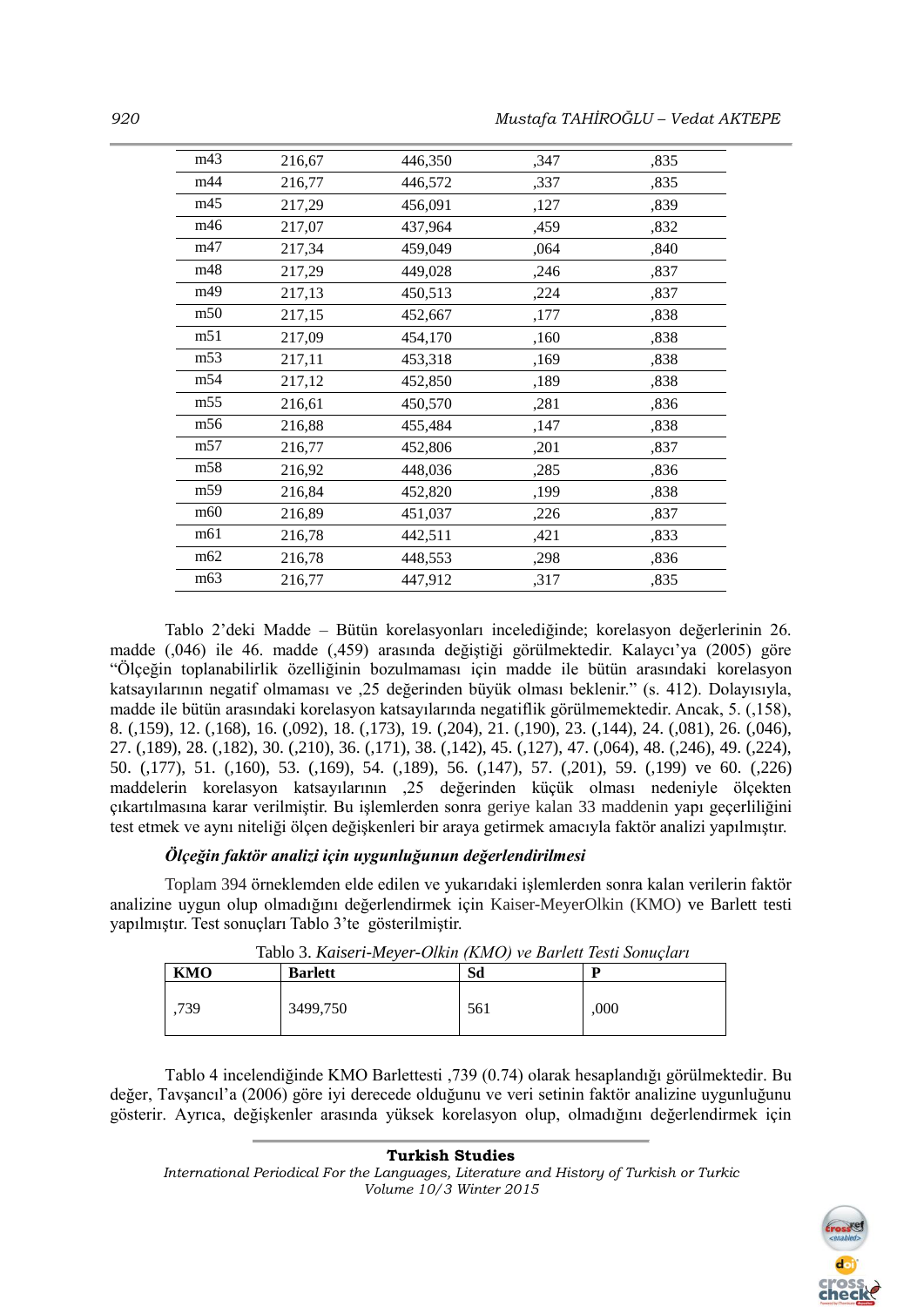Barlett testi sonuçları incelenmiştir. Barlett Test değerinin 3499,750 ve *p*değerinin ,05 den küçük olduğu görülmektedir. Bu sonuç sıfır hipotezinin reddedilmesini ve değişkenler arasında yüksek korelasyon olduğunu gösterir (Hair, Veerson, Tatham, ve Black,1998). Dolayısıyla Barlett test sonuçları da veri setinin faktör analizine uygun olduğunu göstermektedir.

Verilerin uygunluğunun belirlenmesinden sonra, ölçeğin yapı geçerliliğini sağlamak ve faktör yapısını belirlemek için açımlayıcı faktör analizi ve Varimax yöntemleri ile döndürülmüş temel bileşenler analizi yapılmıştır. Field (2002) ve Comrey ve Lee (1992)'ye göre temel bileşenler analizi, bir özel değişkenin bileşene nasıl katkı sağlayacağı ve verilerin içindeki var olan bileşenlerin oluşturulmasıyla ilgilenmektedir Varimax rotasyonunda, genel olarak faktör yüklerinin alt kesim noktası olarak 0,30 faktör yüküne sahip maddeler işleme alınmaktadır (Akt. Dede ve Yaman, 2008). Akdağ'a (2011) göre de bir madde iki faktörde de yüksek yük değeri veriyorsa, aradaki farka bakılır. Yüksek iki yük değeri arasındaki fark en az 0.10 olmalıdır. Fark 0.10'dan küçükse bu madde binişik bir maddedir ve ölçekten çıkarılır. Ayrıca kabul edilen eşik yük değerinin altındaki (0.32) maddelerde ölçekten çıkarılır.

Bu çalışmada yapılan Varimax döndürme tekniği sonrası maddelerin öz değeri 1,00'den büyük 8 faktör altında toplandığı görülmüştür. Madde yük değerleri incelendiğinde 25., 31., 44. ve 55. maddeler birden fazla faktörde, 0.10'dan daha az bir farkla yer aldıkları için binişik maddeler olarak değerlendirilmiştir. Daha sonra faktör sınırlaması yapılmaksızın Akdağ'ın (2011) belirttiği binişik madde çıkarma işlemleri takip edilerek 25., 31. ve 44. maddeler çıkarılmış, 55 madde de ise yapılan işlemler sonunda herhangi bir sorun olmadığı görülmüştür. Bu işlemlerden sonra varimax rotasyonunda, faktör yüklerinin alt kesim noktası belirlenmiştir. Burada alt kesim noktası olarak 0.40 tercih edilmiştir. En az 0.40 faktör yüküne sahip maddeler işleme alınmış ve 0.40'dan küçük faktör yüküne sahip maddeler ise yine faktör sınırlaması yapılmaksızın Akdağ'ın (2011) belirttiği eşik yük değerinin altındaki maddelerin çıkarma işlemleri takip edilerek 29. madde ölçekten çıkarılmıştır. Bu işlemlerden sonra yapılan Varimax rotasyonundaki varyans tabloları incelendiğinde ölçme aracının maddelerinin, öz değeri 1.00'den büyük 7 faktör altında toplandığı, binişik ve yük değeri 0.40'dan küçük madde kalmadığı görülmüştür. Bu işlemlerden sonra faktör sayısının belirlenmesi aşamasına geçilmiştir.

## *Faktör sayısının belirlenmesi*

Bu işlem için yapılan faktör analizinde öncelikle maddeler arasındaki ilişkileri az sayıda ve en etkin şekilde ortaya koyabilecek faktör sayısını belirlemek için "Yamaç Eğim Grafiği (ScreePlot)"incelenmiştir. Büyüköztürk (2010) ve Akdağ'a (2011) göre Yamaç Eğim Grafiği (ScreePlot)faktör sayısına karar vermede kullanılır. Bu grafik maddelerin öz değerlerinin birleştirilmesi sonucunda elde edilir. Bu nedenle grafikte görülebilecek hızlı düşüşler (kırılma noktaları) faktör sayısını verebilir. Yani grafikte dik eğim veren noktalar alınır. Yüzeysel, düz eğim veren noktalar alınmaz.

Yukarıda belirtilen işlemler sonucunda kalan 29 madde için elde edilen Yamaç Eğim Grafiği (ScreePlot) Şekil 1'de görüldüğü gibidir.

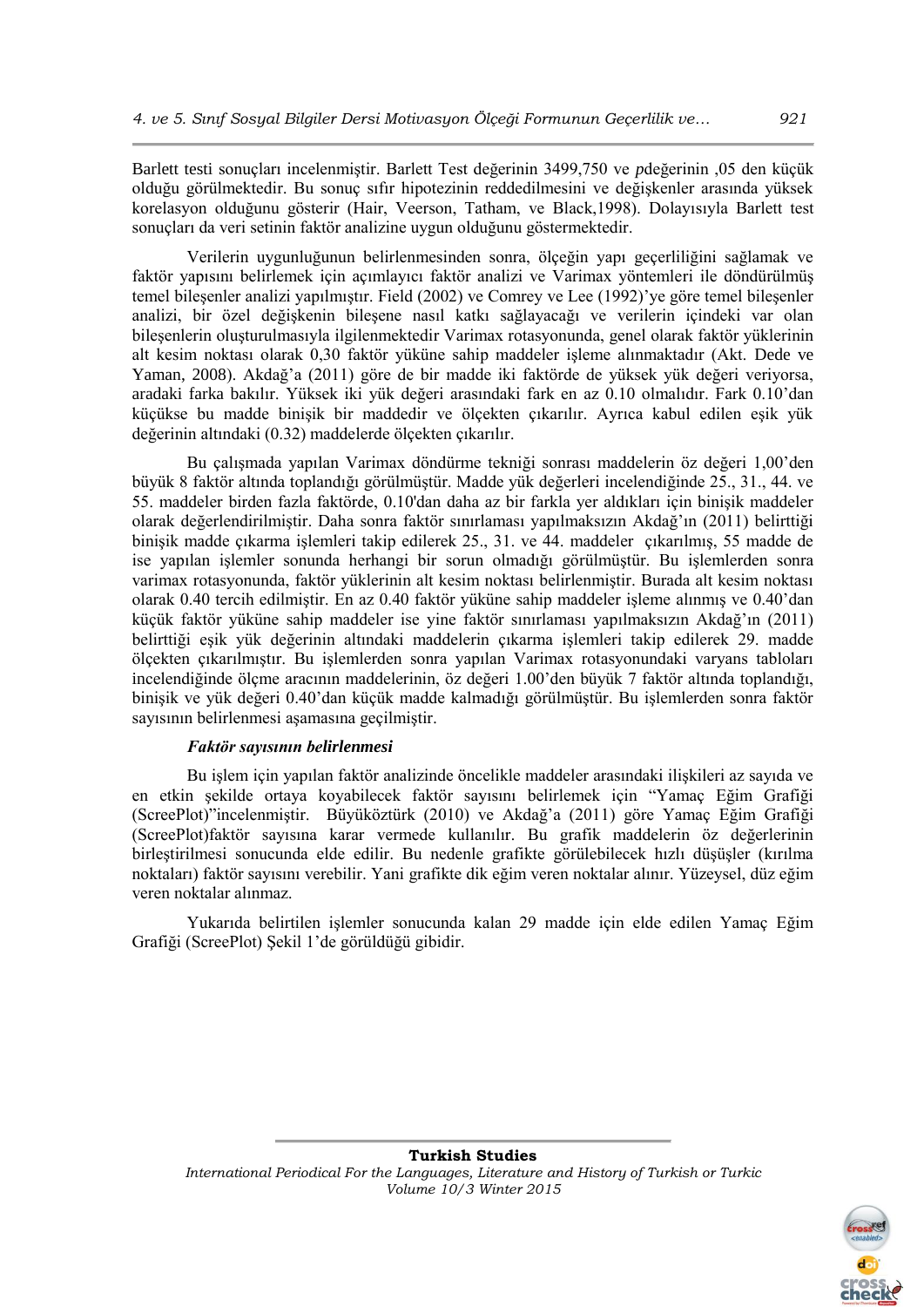

*Şekil 1. Faktör Sayısını Gösterir Çizgi Grafiği*

Şekil 1 incelendiğinde çizgi grafiğinde yüksek ivmeli hızlı düşüşlerin yaşandığı bileşenlerin 1, 2, 3, 4 ve 5 numaralı faktörler olduğu, 6 numaralı faktörden itibaren grafiğin yatay bir görünüm aldığı anlaşılmaktadır. Buna göre ölçeğin içerdiği anlamlı faktör sayısının 5 olduğu söylenebilir. Ancak Field (2002), Yamaç Eğim Grafiğinin çok kullanışlı olmasına rağmen, faktör seçimlerinin tek başına bu kritere dayandırılmasını her zaman doğru bulmamaktadır (Dede ve Yaman, 2008). Bu nedenle "Rotated Component Matrix" tablosu incelenmiş ve 7 faktörden oluşan ölçeğin maddelerinin ilk 5 faktörde yığıldığı görülmüştür. Diğer 2 faktörde ise maddelerin faktörlere ikişer ikişer dağıldığı görülmüştür. Bu durum göz önünde bulundurularak 5 faktör sınırlaması ile Varimax döndürülmüş temel bileşenler analizi yapılmıştır.

Faktör sınırlaması ile Varimax döndürülmüş temel bileşenler analizi sonrası ölçekteki beş faktörde yer alan madde sayılarının dağılımları şu şekildedir: İlk faktör 9, ikinci faktör 5, üçüncü faktör 6, dördüncü faktör 5 ve beşinci faktör ise 4 maddeden oluşmaktadır. Ayrıca bu maddelerle ilgili olarak tanımlanan beş faktörün ortak varyanslarının, 6,852 ile 10,464 arasında değiştiği gözlenmiştir. Burada ilk faktör toplam varyansın %10,464'ünü, ikinci faktör %9.046'sını, üçüncü faktör %8,992'unu, dördüncü faktör %8,672'sini ve beşinci faktör %6.852'sini açıklamaktadır. Bu bulgulara göre, analiz sonunda ortaya çıkan beş faktörün birlikte, maddelerdeki toplam varyansın ve ölçeğe ilişkin varyansın %44.027'lik kısmını açıkladığı belirlenmiştir. Scherer, Wiebe, Luther ve Adams'a (1988) göre sosyal bilimlerde yürütülen çalışmalarda toplam varyans oranının % 40 ile % 60 arasında değer alması ölçeğin faktör yapısının güçlülüğüne işaret etmektedir (Tavşancıl, 2006). Bu durum, ölçeğin toplam varyans oranının yeterli bir değere sahip olduğunu göstermektedir. Ölçekte yer alan maddeler sahip oldukları faktör yükleri Tablo 4'te gösterilmiştir.

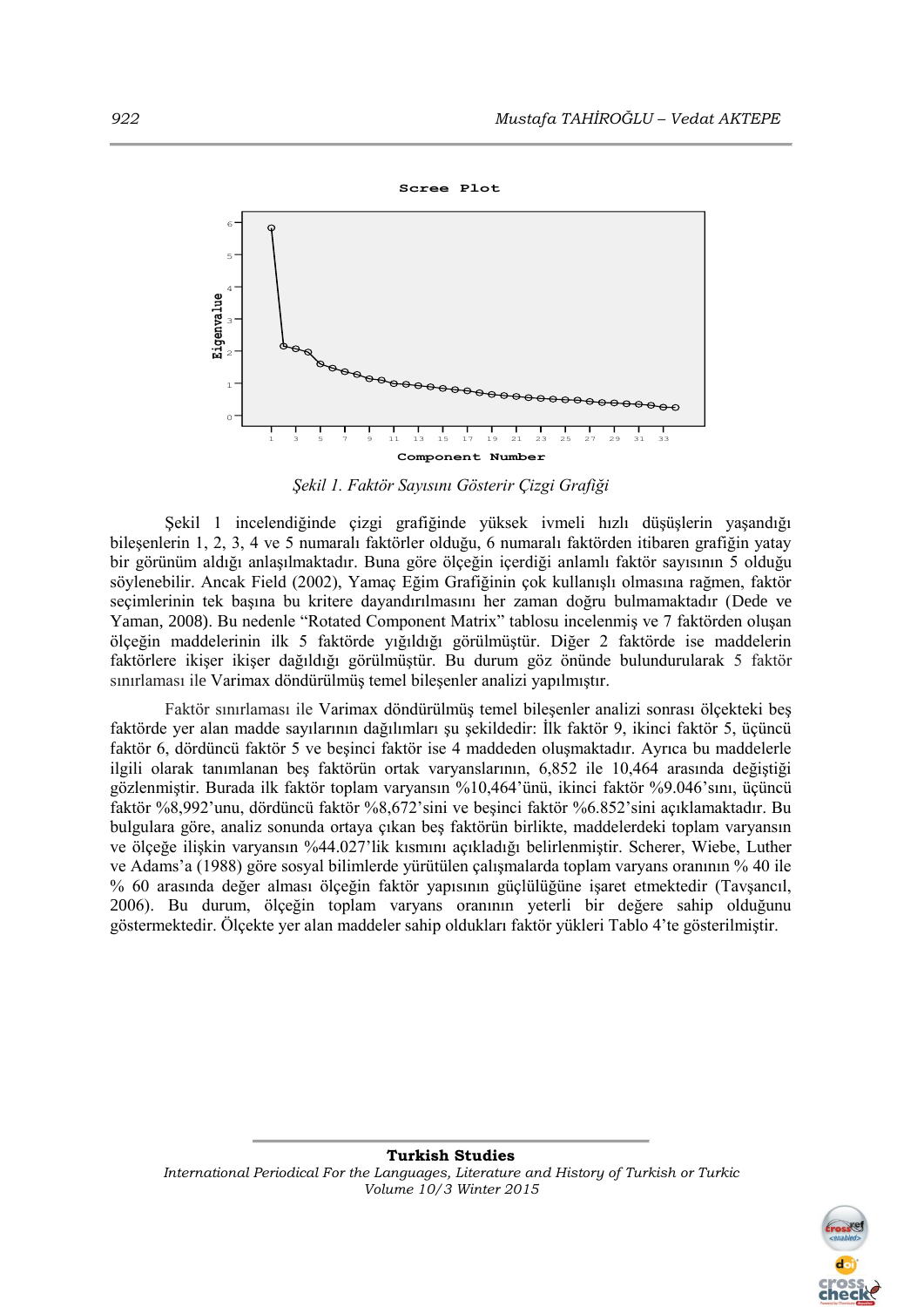|                 |              |                |           | ∽                       |         |
|-----------------|--------------|----------------|-----------|-------------------------|---------|
| <b>Madde</b>    |              |                | Faktörler |                         |         |
| (m)             | $\mathbf{1}$ | $\overline{2}$ | 3         | $\overline{\mathbf{4}}$ | 5       |
| m11             | ,651         | $-.028$        | ,227      | ,097                    | $-.020$ |
| m <sub>9</sub>  | ,583         | $-199$         | ,132      | ,126                    | ,147    |
| m17             | ,562         | ,100           | ,084      | ,298                    | $-.079$ |
| m13             | ,543         | ,034           | ,150      | ,154                    | ,032    |
| m <sub>7</sub>  | ,514         | ,042           | ,283      | ,127                    | ,192    |
| m32             | ,478         | ,174           | ,016      | $-151$                  | ,028    |
| m2              | ,456         | ,261           | $-131$    | ,201                    | ,221    |
| m63             | ,445         | ,295           | ,274      | $-175$                  | $-.272$ |
| m1              | ,444         | ,030           | ,036      | ,098                    | ,166    |
| m39             | ,017         | ,723           | ,121      | ,038                    | ,003    |
| m37             | ,052         | ,668           | ,139      | ,075                    | ,019    |
| m41             | ,040         | ,600           | ,246      | ,084                    | ,296    |
| m14             | ,095         | ,516           | $-132$    | ,267                    | ,123    |
| m <sub>4</sub>  | ,406         | ,445           | $-.019$   | ,200                    | ,056    |
| m35             | ,005         | ,106           | ,641      | $-.052$                 | ,210    |
| m61             | ,143         | ,236           | ,613      | ,051                    | ,045    |
| m46             | $-.017$      | ,238           | ,601      | ,470                    | $-.079$ |
| m34             | ,205         | $-.042$        | ,579      | ,043                    | ,301    |
| m62             | ,123         | ,023           | ,567      | ,249                    | $-145$  |
| m10             | ,116         | ,020           | ,429      | ,078                    | ,239    |
| m58             | ,043         | ,113           | ,063      | ,678                    | ,045    |
| m15             | ,284         | ,094           | $-.037$   | ,640                    | ,029    |
| m43             | ,054         | ,041           | ,282      | ,592                    | ,213    |
| m33             | ,015         | $-175$         | ,235      | ,496                    | ,314    |
| m <sub>3</sub>  | ,311         | ,261           | $-.257$   | ,465                    | ,199    |
| m <sub>57</sub> | $-.007$      | ,032           | ,127      | ,055                    | ,637    |
| m40             | ,057         | ,431           | ,033      | $-0.009$                | ,601    |
| m6              | ,329         | ,099           | $-.005$   | ,093                    | ,504    |
| m42             | ,026         | ,382           | ,112      | ,378                    | ,422    |

Tablo 4. *Faktör Analizi Yük Değerleri*

Tablo 4 incelendiğinde faktör yük değerlerinin en düşük 0,422 en yüksek 0,723 olduğu görülmektedir. Comrey ve Lee (1992), elde edilen faktör yüklerinin "0.32-0.44 arası kötü", "0.45- 0.54 arası normal", "0.55 - 0.62 arası iyi", "0.63-0.70 arası çok iyi" ve "0.70 ve üzeri mükemmel" olarak kabul edildiğini belirtmektedirler (Dede ve Yaman, 2008). Bu durumda ölçeğin açıkladığı faktör yüklerinin normal ve mükemmel arasında değişim gösterdiği görülmektedir.

Yapılan faktör analizi sonuçlarını yapısal geçerlilik kanıtı olarak sunma biçimlerinden biri de boyutlar arası ilişkidir (Şencan, 2005). Ölçeğin geçerliliği için alt boyutlar arasındaki korelasyona ilişkin bulgular Tablo 5'te sunulmuştur.

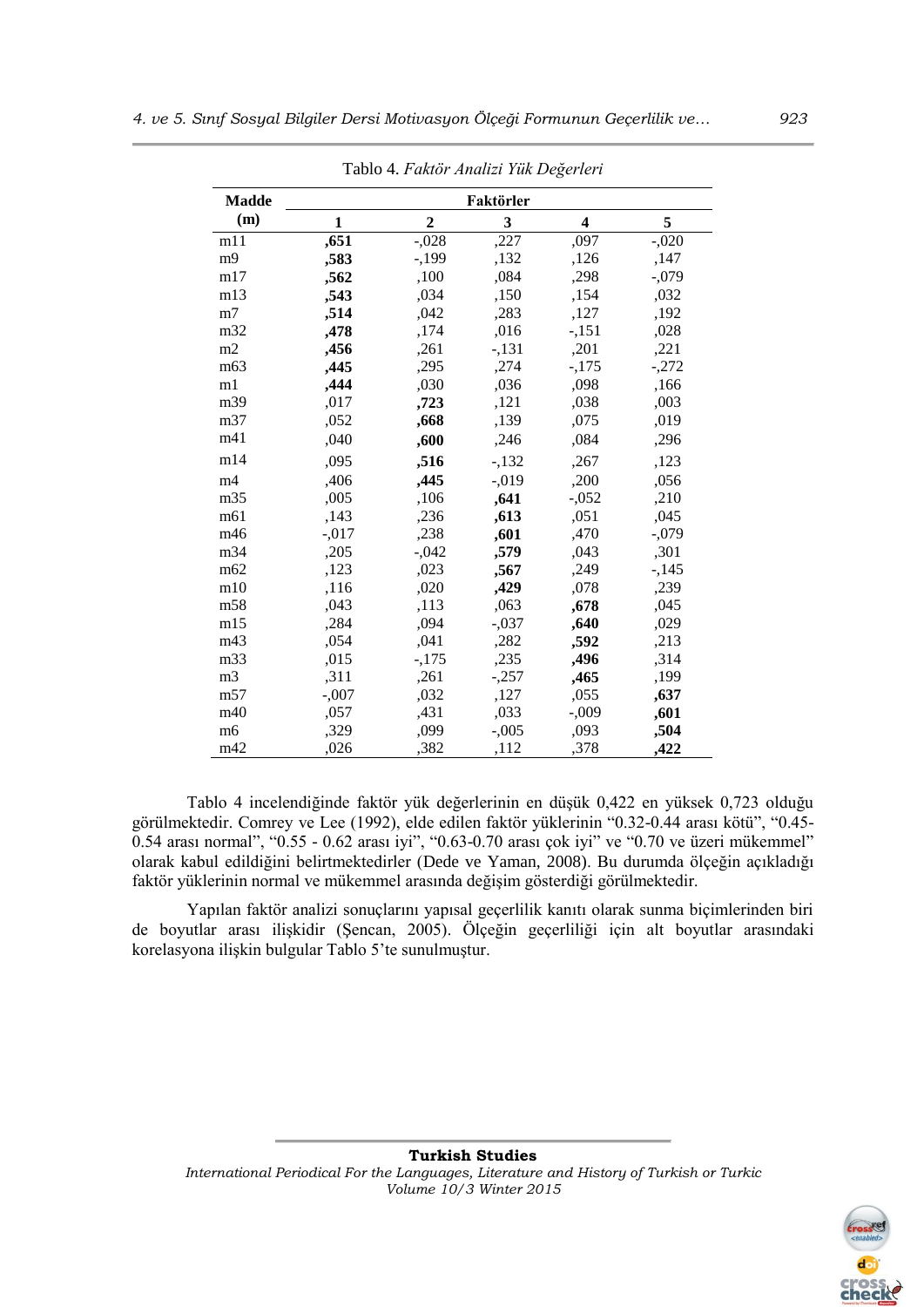|          | Tablo 5. Ölçek toplam puanı ile alt faktörler arasındaki korelâsyon analizi sonuçları |                          |                          |                          |                          |                          |
|----------|---------------------------------------------------------------------------------------|--------------------------|--------------------------|--------------------------|--------------------------|--------------------------|
|          |                                                                                       | Faktör 1                 | Faktör 2                 | Faktör 3                 | Faktör 4                 | Faktör 5                 |
| Toplam   | PearsonKorelâsyon (r)                                                                 | $,632$ <sup>**</sup> )   | $,544$ (**)              | $0.652$ <sup>**</sup> )  | $,492$ <sup>(**)</sup> ) | $,525$ <sup>**</sup> )   |
| Puan     | Anlamlılık $(p)$                                                                      | ,000                     | ,000                     | ,000                     | ,000                     | ,000                     |
| Faktör 1 | PearsonKorelâsyon (r)                                                                 |                          | $,334$ <sup>(**)</sup> ) | $,333$ <sup>(**)</sup> ) | $,339$ <sup>(**)</sup> ) | $,283$ <sup>(**)</sup> ) |
|          | Anlamlılık $(p)$                                                                      |                          | .000                     | .000                     | .000                     | .000                     |
| Faktör 2 | PearsonKorelâsyon (r)                                                                 | $,334$ <sup>(**)</sup> ) | 1                        | $,279$ <sup>**</sup> )   | $.251$ <sup>(**)</sup> ) | $,402$ <sup>**</sup> )   |
|          | Anlamlılık $(p)$                                                                      | .000                     |                          | ,000                     | ,000                     | ,000                     |
| Faktör 3 | PearsonKorelâsyon (r)                                                                 | $,333$ (**)              | $,279$ <sup>(**)</sup> ) | 1                        | $,314$ <sup>**</sup> )   | $,316$ <sup>**</sup> )   |
|          | Anlamlılık $(p)$                                                                      | .000                     | ,000                     |                          | ,000                     | ,000                     |
| Faktör 4 | PearsonKorelâsyon (r)                                                                 | $,339$ <sup>(**)</sup> ) | $,251$ (**)              | $,314$ <sup>(**)</sup> ) | 1                        | $,375$ <sup>**</sup> )   |
|          | Anlamlılık $(p)$                                                                      | ,000                     | ,000                     | ,000                     |                          | ,000                     |
| Faktör 5 | PearsonKorelâsyon (r)                                                                 | $,283$ <sup>(**)</sup> ) | $,402$ <sup>**</sup> )   | $,316$ <sup>**</sup> )   | $,375$ <sup>(**)</sup> ) | 1                        |
|          | Anlamlılık $(p)$                                                                      | ,000                     | ,000                     | .000                     | ,000                     |                          |

*Korelâsyon (\*\*<.001) düzeyinde anlamlı*

Dördüncü ve Beşinci Sınıf Sosyal Bilgiler Dersi Motivasyon Ölçeğindenalınan toplam puanlar ile bu ölçeğin alt faktörleri arasındaki korelâsyon katsayısı sonuçları incelendiğinde (Tablo 5) orta düzeyde pozitif bir ilişki olduğu görülmektedir (r= ,632 - ,544 - ,652 - ,492 ve ,525; p<.001). Faktörlerin kendi aralarında ise, düşük düzeyde pozitif ve anlamlı bir korelasyonun olduğu görülmektedir (r= ,334 - ,333 - ,339 - ,283 - ,279 - ,251 - ,402 - ,314 - ,316 ve ,375; p<.001). Bu durumdan hareketle ölçekte yer alan faktörlerin kendi aralarındaki *(r)* değişkeni, katsayılarının ,60'ın altında olmasından dolayı her bir faktörün ayrı bir özelliği ölçtüğünü ve bu alt faktörlerin ölçeğin geneline hizmet ettiğini söyleyebiliriz.

## *Faktörlerin isimlendirilmesi*

Tablo 4'te faktörlerin içerdikleri maddelere ait sınıflamalar verilmiştir. Buna göre faktörlerde yer alan maddeler, alan yazındaki motivasyon nedenleri ile ilgili çalışmalarda incelenerek isimlendirilmeye çalışılmıştır. Bu doğrultuda isimlendirilen faktörler ve bu faktörlerde yer alan maddeler Tablo 5'te sunulmuştur.

| Tablo 5. Dördüncü ve Besinci Sınıf Sosyal Bilgiler Dersi Motivasyon Ölçeğinin Alt Boyutları ve bu |  |
|---------------------------------------------------------------------------------------------------|--|
| Bovutlarda Yer Alan Maddeler                                                                      |  |

|     | Faktör 1 - Başarılı Olmaya Yönelik Motivasyon                                         |
|-----|---------------------------------------------------------------------------------------|
| m11 | Yeteri kadar (uygun bir şekilde) çalışırsam sosyal bilgiler dersinde                  |
|     | başarılı olacağımı düşünüyorum.                                                       |
| m9  | Sosyal bilgiler dersinde başarılı olmama yardımcı olacak, proje ve                    |
|     | performans görevleri almak isterim.                                                   |
| m17 | Sosyal bilgiler dersinde başarılı olabileceğimi herkese kanıtlamak isterim.           |
| m13 | Sosyal bilgiler dersinde başarılı olunca kendimi çok iyi hissederim.                  |
| m7  | Sosyal bilgiler dersindeki tüm konuları öğrenmek istiyorum.                           |
| m32 | Sosyal bilgiler dersindeki sınavlarda en yüksek notu almak istiyorum.                 |
| m2  | Sosyal bilgiler dersinde başarılı olmak, başarılı olma isteğimi daha da<br>artırıyor. |
| m63 | Sosyal Bilgiler dersindeki başarılarımla örnek gösterilmek istiyorum.                 |
| m1  | Sosyal bilgiler dersinden düşük not alırsam çok üzülürüm.                             |
|     |                                                                                       |

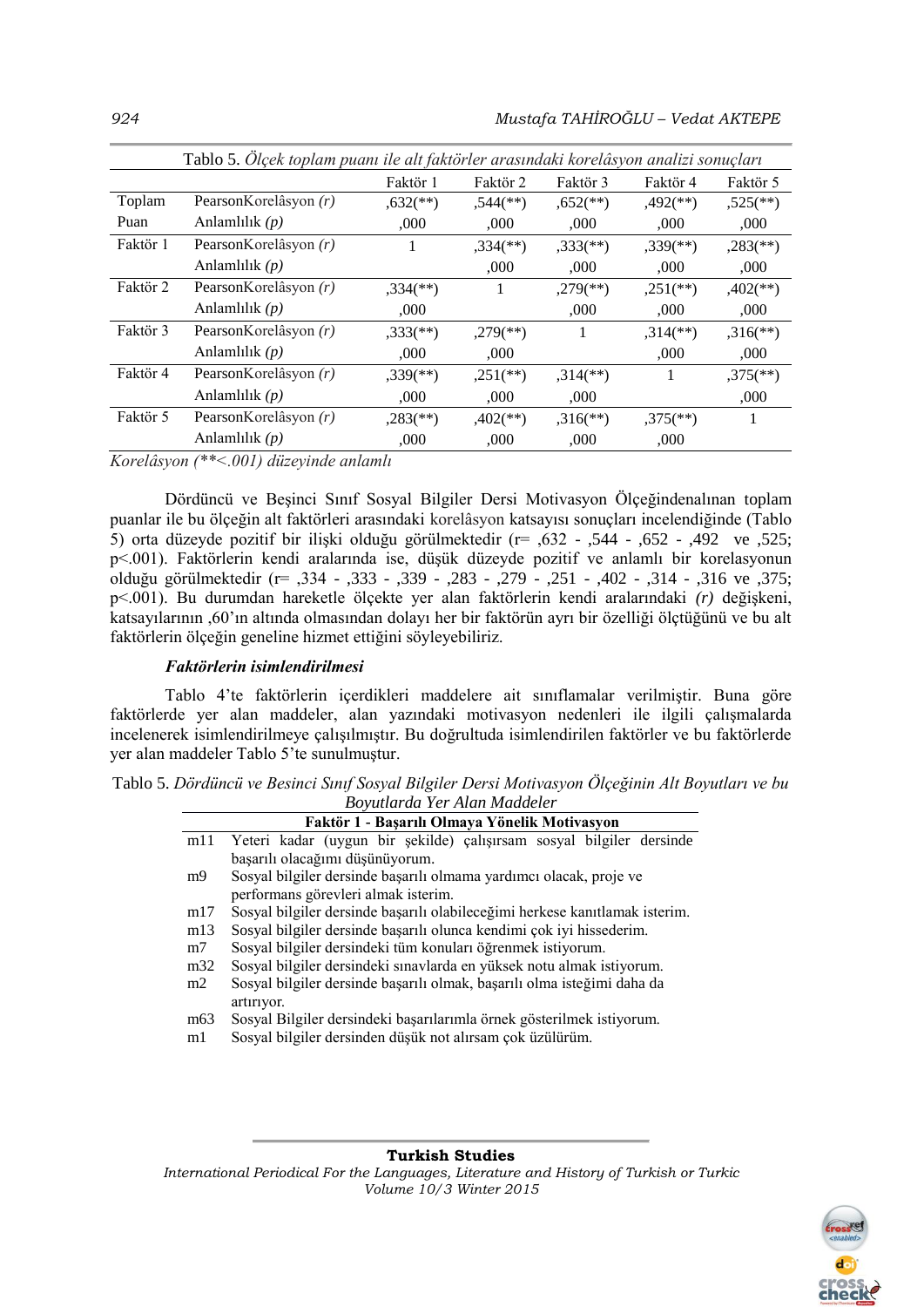|                 | Faktör 2 - Hedeflere Yönelik Motivasyon                                      |
|-----------------|------------------------------------------------------------------------------|
| m39             | Ailemin benimle ilgili beklentilerini karşılamak için sosyal bilgiler        |
|                 | dersinden başarılı olmak istiyorum.                                          |
| m37             | İlerde gireceğim sınavlardan (lise ve üniversiteye giriş sınavları)          |
|                 | istediğim puanları alabilmek için sosyal bilgiler dersinden de başarılı      |
|                 | olmak istiyorum.                                                             |
| m41             | Sınıfta sorulan sorulara doğru cevap verebilmek için sosyal bilgiler         |
|                 | dersine çalışırım.                                                           |
| m14             | Takdir veya teşekkür belgesi alabilmek için sosyal bilgiler dersinde de      |
|                 | çok başarılı olmam gerekiyor.                                                |
| m4              | Hedeflerime ulaşmak için sosyal bilgilerle ilgili tüm konuları öğrenmem      |
|                 | gerekiyor.                                                                   |
|                 | Faktör 3 - İlgi, İstek ve İhtiyaçlara Yönelik Motivasyon                     |
| m35             | Benim için sosyal bilgilerden daha önemli dersler var. Bu yüzden sosyal      |
|                 | bilgiler dersine daha az zaman ayırıyorum.                                   |
| m61             | Arkadaşlarımla birlikte sosyal bilgiler dersine çalışmak çok keyifli oluyor. |
| m46             | sosyal bilgiler dersinde yaptığı etkinlikler (oyunlar,<br>Öğretmenin,        |
|                 | yarışmalar, filmler, gezi, gözlem vb.) derse olan ilgimi artırır.            |
| m34             | Sosyal bilgilerle ilgili yeni bilgiler öğrenmeyi çok istiyorum.              |
| m62             | Sosyal Bilgiler dersinde öğrendiklerimin, okul dışı yaşamımda da işime       |
|                 | çok yarayacağını düşünüyorum.                                                |
| m10             | Benim için şu an önemli olan şey not ortalamamı yükseltmektir,               |
|                 | dolayısıyla sosyal bilgiler dersinde de önemli olan yüksek bir not           |
|                 | almaktır.                                                                    |
|                 | Faktör 4 - Motivasyonsuzluk                                                  |
| m58             | Aslında dürüst olmak gerekirse, sosyal bilgiler dersinde boşa zaman          |
|                 | harcıyormuşum gibi geliyor.                                                  |
| m15             | Açıkçası, benim için sosyal bilgiler dersi pek de önemli değil.              |
| m43             | söylemek gerekirse, Sosyal Bilgiler dersine<br>Doğruyu<br>ailem<br>ve        |
|                 | öğretmenim zorlamasa çalışmam.                                               |
| m33             | Sosyal bilgiler ders konuları çok sıkıcı.                                    |
| m <sub>3</sub>  | Sosyal bilgiler dersine katılmak zorunda olduğum için katılıyorum.           |
|                 | Faktör 5 - Takdir Edilmeye Yönelik Motivasyon                                |
| m <sub>57</sub> | Ailemin ve öğretmenimin beni takdir etmeleri (bana aferin demeleri) için     |
|                 | sosyal bilgiler dersinden başarılı olmak istiyorum.                          |
| m40             | Ailemin ve öğretmenimin benimle gurur duymaları için sosyal bilgiler         |
|                 | dersinde de başarılı olmak istiyorum.                                        |
| m6              | Sosyal bilgiler dersinde başarılı olup öğretmenimin gözüne girmek            |
|                 | istiyorum.                                                                   |
| m42             | Arkadaşlarıma örnek olmak ve onların beğenisini kazanmak için sosyal         |
|                 | bilgiler dersinde de başarılı olmak istiyorum.                               |

Akbaba (2006), içsel motivasyonun bireyin içinde var olan ihtiyaçlarına yönelik tepkileri olduğunu merak, bilme ihtiyacı, başarılı olma isteği ve gelişme arzusunun içsel güdülere örnek gösterilebileceğini belirtmiştir. Csikszentmihalyi (2000), Cavallo ve colleagues'e (2003) göre de genellikle öğrenmek için içsel bir şekilde motive olmuş olan öğrenciler, bir ustalık hissi geliştirdiklerinde keyifli bir duygu oluşur ve ellerindeki işin üzerinde yoğun bir şekilde konsantre olurlar. Bu yüzden öğrenme güdüsü, düşünebilme yeteneğinin takip ettiği ders başarısı için çok önemlidir (Akt. Shawn ve Thomas, 2006). Bu açıklamalarda dikkate alınarak Faktör-1'de yer alan maddelerin başarılı olmaya yönelik içsel motivasyona ilişkin maddeleri içerdiğine karar verilmiştir. Bu yüzden Faktör- 1, içsel motivasyonun teorik yapısı içerisinde ele alınmışve "Başarılı Olmaya Yönelik Motivasyon"şeklinde isimlendirilmiştir.

#### **Turkish Studies**

*International Periodical For the Languages, Literature and History of Turkish or Turkic Volume 10/3 Winter 2015*

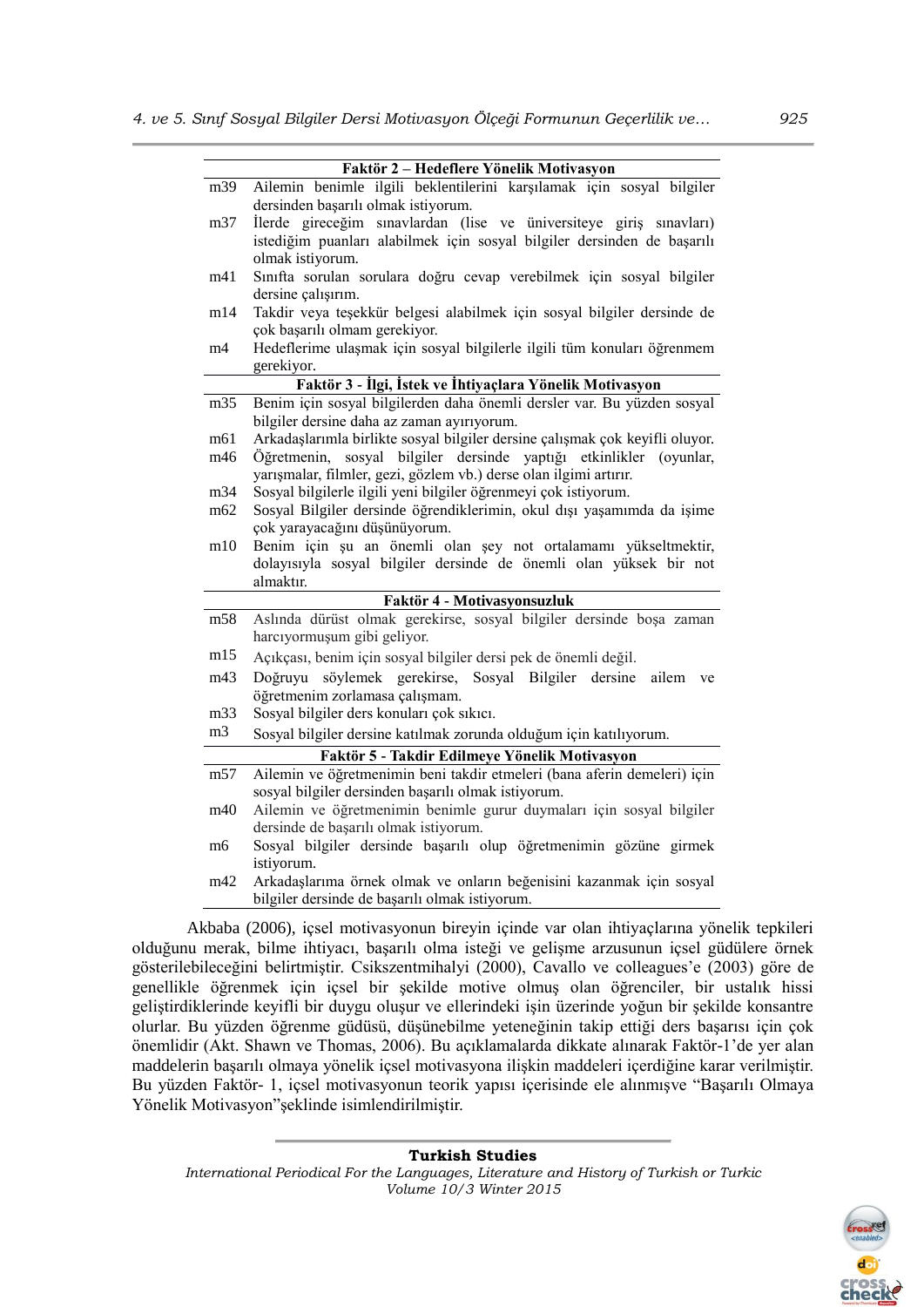Garcia (1995), motivasyonu etkileyen unsurlardan birinin de gerçek hedeflere yönelme olduğunu belirtmiştir (Akt. Dede ve Yaman, 2008). Akbaba'ya (2006) göre de "Öğrencilerin derslerle ilgili hedefleri onların güdülenme düzeylerini etkilemektedir." Faktör-2 incelendiğinde, buradaki maddelerin hedeflere ilişkin motivasyona yönelik maddeleri içerdiği düşünülmüştür. Bu yüzden faktör- 2 *"*Hedeflere Yönelik Motivasyon*"*şeklinde isimlendirilmiştir.

İç motivasyona sahip kişileri çalışmaya yönlendiren faktörler; yaptıkları işe duydukları kişisel ilgi, istek ve yaptığı işin sağladığı kişisel tatmindir. Bu nedenle öğrenciler genelde ilgi duydukları konuları daha kısa sürede öğrenirler. Öğrencilerin derslere daha çok dikkat ettikleri, ilgi duydukları, ödevlerini yaptıkları ve sınavlar için çalıştıkları zaman motive oldukları söylenebilir. Diğer yandan matematiğin bazı ihtiyaçların karşılanmasında işe yaradığı, bilimde, teknolojide ve birçok meslek alanında kullanıldığı herkes tarafından kabul edilmektedir. İhtiyaçların ise davranışı motive etmede önemli bir potansiyel olduğu bilinmektedir. Bu yüzden motive olmanın bazı ilgi, istek ve ihtiyaçları karşılamaya yönelik bir davranış olduğu söylenebilir. Örnek olarak, öğretmeni, anne-babayı üzmeme, onlardan aferin alma, yaptığı işten hoşlanma, sınıfta bazılarına göre daha bilgili ve zeki görünme verilebilir. (Altun, 2004; Akbaba, 2006 ve Hannula, 2006). Bu açıklamalar göz önünde bulundurularak Faktör-3'te yer alan maddelerin öğrencilerin ilgilerini, isteklerini ve ihtiyaçlarını gidermeye yönelik içsel motivasyona ilişkin ifadeleri içerdiği düşünülmüştür. Bu yüzden Faktör- 2 içsel güdülenme teorik yapısı içerisinde ele alınarak "İlgi, İstek ve İhtiyaçlara Yönelik Motivasyon"şeklinde isimlendirilmiştir.

Motivasyonsuzluk, harekete geçme niyetinin olmamasıdır. Yani, motivasyonun yokluğudur. Bu durum, bireyin kendi eylemleri ile eylemlerinin sonuçları arasındaki bağlantıyı algılayamama ya da bir aktiviteden faydalanmama veya aktiviteyi yapacak yeterliliği hissetmeme durumlarında ortaya çıkar (Deci ve Ryan, 2000; Reeve 2005). Faktör-4 incelendiğinde, buradaki maddelerin motivasyonsuzluğa yönelik maddeleri içerdiği düşünülmüştür. Bu yüzden Faktör- 4 *"*Motivasyonsuzluk*"*şeklinde isimlendirilmiştir.

Akbaba'ya (2006) göre insanlar farklı düzeylerde ve farklı biçimlerde motive olurlar. Örneğin; bir öğrenci, aile ya da öğretmenin takdirini kazanmak için ev ödevini ilgi ve istekle yapabilir. Diğer yandan, dışsal bir şekilde motive edilmiş öğrenciler, aile, öğretmen ve akran takdiri gibi dışarıdan gelen ödüller için öğrenmeye katılırlar (Mueller, Yankelewitz ve Maher, 2011). Bu açıklamalar dikkate alınarak Faktör-5'te yer alan maddelerin öğrencilerin, takdir edilme, tebrik edilme ve saygı görme gibi içe yansıyan dışsal motivasyona yönelik maddeleri içerdiği düşünülmüştür. Bu yüzden Faktör- 5 içe yansıyan dışsal motivasyon teorik yapısı içerisinde ele alınarak"Takdir Edilmeye Yönelik Motivasyon"şeklinde isimlendirilmiştir.

## **Ölçeğin Güvenilirliğine ilişkin Bulgular**

Ölçeğin beş alt boyutuna yüklenen madde sayıları ve her bir faktöre yönelik Cronbach Alpha güvenilirlik katsayıları Tablo 6'da sunulmuştur.

Tablo 6. *Dördüncü ve Besinci Sınıf Sosyal Bilgiler Dersi Motivasyon Ölçeğinin Geneline ve Alt Boyutlarına İlişkin Alpha Güvenilirlik Katsayıları*

| Faktörler                                               | M.S            | $\alpha$ |
|---------------------------------------------------------|----------------|----------|
| Faktör 1- Başarılı Olmaya Yönelik Motivasyon            |                | 0.71     |
| Faktör 2- Hedeflere Yönelik Motivasyon                  |                | 0.66     |
| Faktör 3- İlgi, İstek ve İhtiyaçlara Yönelik Motivasyon | 6              | 0.70     |
| Faktör 4- Motivasyonsuzluk                              |                | 0.64     |
| Faktör 5- Takdir Edilmeye Yönelik Motivasyon            | $\overline{A}$ | 0.57     |
| <b>Toplam</b>                                           | 29             | 0.83     |
|                                                         |                |          |

(*M.S.= Madde Sayısı, α = Cronbach's Alpha İç Tutarlılık Katsayısı*)

#### **Turkish Studies**

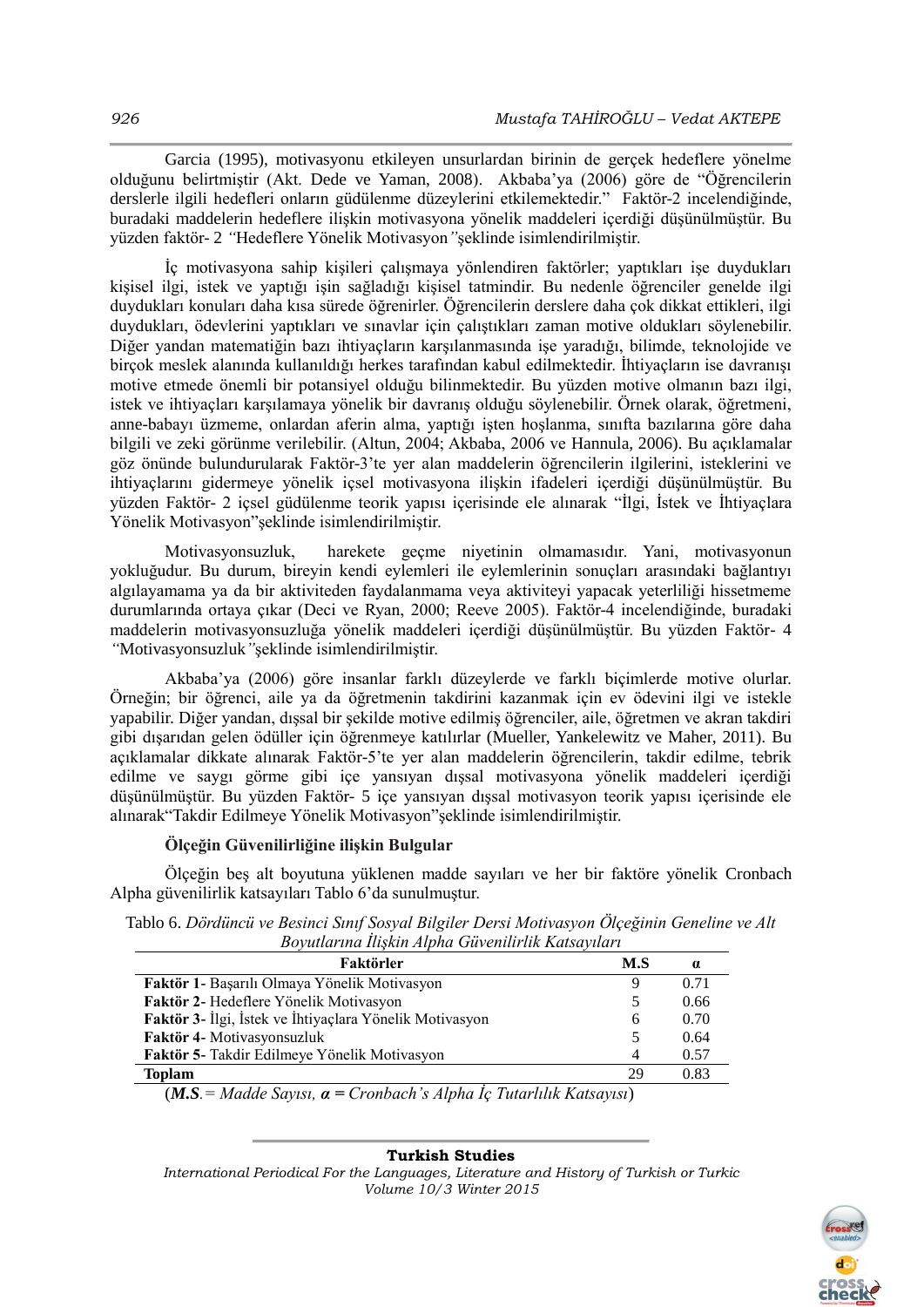Tablo 6 incelendiğinde tüm ölçeğin Cronbach Alpha iç tutarlılık katsayısının 0,83 olduğu görülmektedir. Bu sonuç Özdamar'da (1999) belirtilen kriterlere göre ölçeğin genelinin yüksek derecede güvenilir olduğunu göstermektedir. Diğer yandan ölçme aracının her alt boyutu için iç tutarlılık katsayıları da incelendiğinde alt faktörlerin Cronbach Alpha güvenirlik katsayıları sırasıyla; Faktör-1 için 0.71; Faktör-2 için 0.66; Faktör-3 için 0.70; Faktör-4 için 0.64 ve Faktör-5 için 0.57 olarak hesaplandığı görülmektedir. Bu sonuçlar ölçeğin 1.,2.,3. ve 4. boyutlarının oldukça güvenilir olduğunu 5. boyutunun ise güvenilir derecede olduğunu göstermektedir. Ayrıca yapılan analiz sonucunda elde edilen "Item-Total Statistics tablosundaki Item-Total Correlation" sütunu verileri incelendiğinde ölçeğin hem genel hem de faktörler boyutunda her maddenin madde test korelasyon katsayılarının 0.20'nin üzerinde olduğu görülmüştür.

Ölçeğin güvenilirlik çalışmasından sonra bu haliyle test-tekrar-test yöntemi gereğince, Nevşehir ilinde bulunan örneklemdeki 143 öğrenciye (67 dördüncü sınıf, 76 beşinci sınıf) yaklaşık 11 hafta sonra tekrar uygulanmış ve elde edilen veriler üzerinde güvenilirlik analizi yapılmıştır. Bu analiz sonucunda ölçeğin geneline ve her bir faktörüne yönelik Cronbach Alpha güvenilirlik katsayıları Tablo 7'de sunulmuştur.

Tablo 7.*Test Tekrar Test Sonrası Dördüncü ve Besinci Sınıf Sosyal Bilgiler Dersi Motivasyon Ölçeğinin Geneline ve Alt Boyutlarına İlişkin Alpha Güvenilirlik Katsayıları*

| M.S          | $\alpha$ |
|--------------|----------|
| 9            | 0.63     |
| 5            | 0.59     |
| <sub>b</sub> | 0.61     |
| 5            | 0.58     |
| 4            | 0.52     |
| 29           | 0.72     |
|              |          |

(*M.S.= Madde Sayısı, α = Cronbach's Alpha İç Tutarlılık Katsayısı*)

Tablo 7 incelendiğinde test tekrar test sonrası tüm ölçeğin Cronbach Alpha iç tutarlılık katsayısının 0.72 olduğu görülmektedir. Bu sonuç Özdamar'da (1999) belirtilen kriterlere göre ölçeğin genelinin oldukça güvenilir olduğunu göstermektedir. Alt faktörlerin Cronbach Alpha güvenirlik katsayıları ise sırasıyla; Faktör-1 için 0.63; Faktör-2 için 0.59; Faktör-3 için 0.61; Faktör-4 için 0.58 ve Faktör-5 için 0.52 olduğu görülmektedir. Bu sonuçlar ölçeğin 1.,ve.,3. boyutlarının oldukça güvenilir olduğunu 2., 4. ve 5. boyutlarda ise güvenilir olduğunu göstermektedir. Bu veriler göz önünde bulundurularak ölçeğin zaman içinde de güvenilir ve tutarlı olduğu söylenebilir.

# **TARTIŞMA VE SONUÇ**

Bu çalışmada, 4. ve 5. sınıf öğrencilerinin Sosyal Bilgiler öğrenmeye yönelik motivasyon düzeylerini belirlemek amacıyla likert tipi bir ölçek geliştirilmiştir. Ölçek geliştirme aşamasında öncelikle 63 maddelik bir aday ölçek hazırlanmıştır. Daha sonra aday ölçek 394 ilkokul 4. sınıf (211 öğrenci) ve ortaokul 5. sınıf (183 öğrenci) öğrencisine denenmiştir. Deneme uygulaması sonucu elde edilen veriler üzerinde geçerlik ve güvenirlik çalışmaları gerçekleştirilmiştir. Bu süreçte madde ayırıcılık indekslerini tespit etmek için independent t-testi ve yapı geçerliliğini test ederek aynı niteliği ölçen değişkenleri bir araya getirmek amacıyla da faktör analizi yapılmıştır. Ölçeğin güvenirliğini kestirmek için ise Cronbach alfa iç tutarlılık katsayısı hesaplanmıştır.

Ölçeğin madde ayırıcılık indekslerini tespit etmek için örneklemden elde edilen verilere independent t-testi yapılmıştır. Bu test için 394 verinin %27'si alttan, %27'si üstten alınarak analize tabi tutulmuştur. İki yönlü anlamlılığına bakılarak p>,05 üstünde değer alan toplam 3

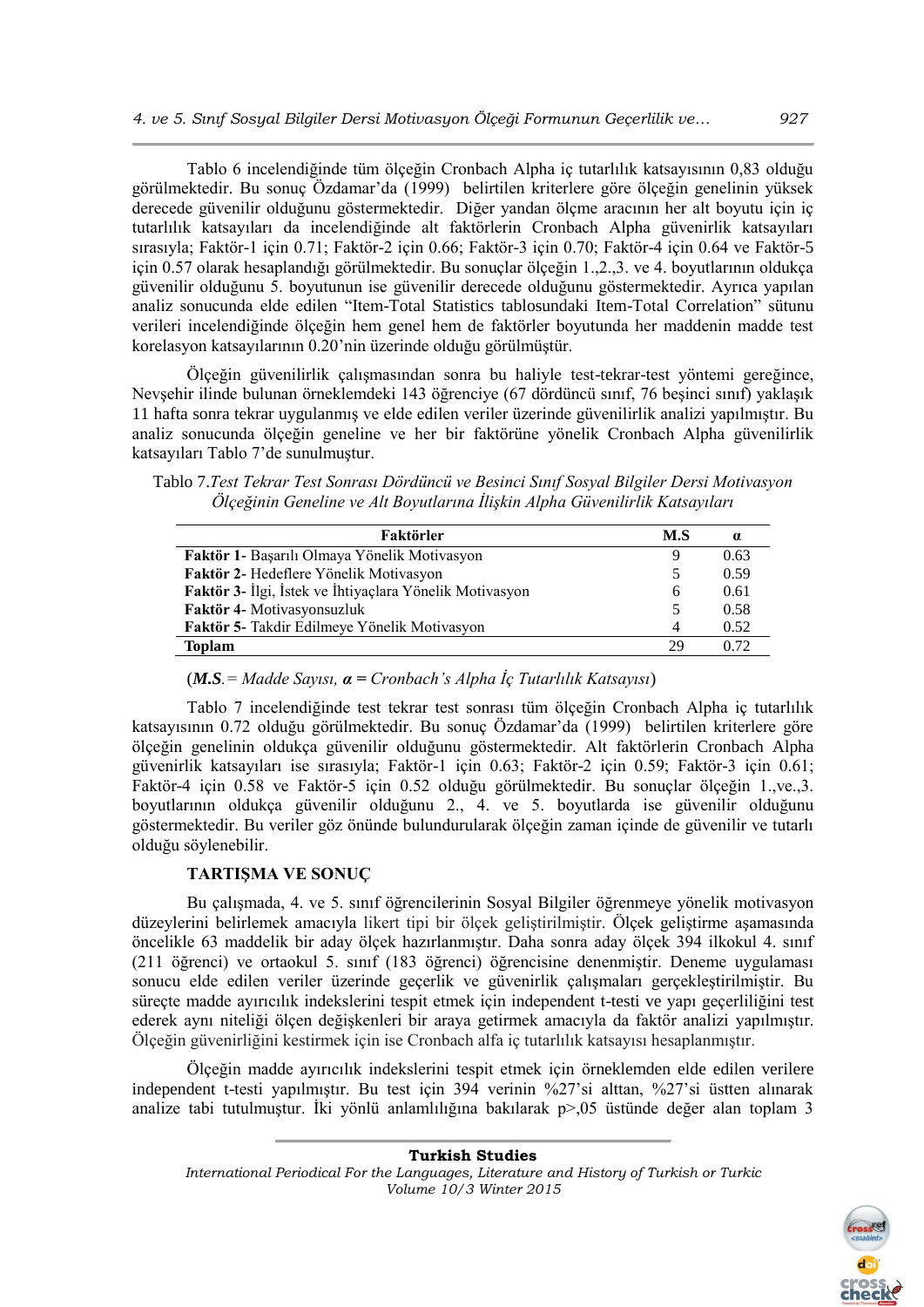madde ölçekten çıkarılmıştır (bkz. Tablo 1). Bu maddeler çıkartıldığında geride kalan maddelerin oluşturduğu ortalama ve varyans değerleri, çıkartılan ilgili madde ile ölçekteki diğer maddelerin toplamı – bütünü arasındaki korelasyon değerleri ve güvenirlik alfa değerleri incelediğinde; korelasyon değerlerinin ,046 ile ,459 arasında değiştiği görülmüştür. Ayrıca maddeler ile bütün arasındaki korelasyon katsayılarında negatiflik görülmemiştir. Ancak ölçeğin toplanabilirlik özelliğinin bozulmaması için toplam 27 madde korelasyon katsayılarının ,25 değerinden küçük olması nedeniyle ölçekten çıkartılmıştır (bkz. Tablo 2). Bu işlemlerden sonra geriye kalan 33 maddenin yapı geçerliliğini test etmek ve aynı niteliği ölçen değişkenleri bir araya getirmek amacıyla faktör analizi yapılmıştır.

Faktör analizi sonucunda, ölçeğin 5 faktörden ve 29 maddeden meydana geldiği belirlenmiştir. Bu beş faktör, tüm ölçek puanları içindeki varyansın %44,027'lik bir kısmını açıklamaktadır. Scherer, Wiebe, Luther ve Adams (1988) tarafından belirlenen kriterlere göre (Tavşancıl, 2006) bu oran ölçeğin faktör yapısının sosyal bilimlerde yürütülen çalışmalar için güçlü olduğunu ortaya koymaktadır. Diğer yandan, ölçeğin yapısal geçerliliğini tespit etmek için yapılan analizlerden biride ölçeğin toplam puanları ile alt faktörler arasındaki korelâsyonun belirlenmesidir. Bu doğrultuda yapılan analiz sonuçlarına göre (bkz. Tablo 5) ölçekten alınan toplam puanlar ile faktörler arasında orta düzeyde pozitif bir ilişki olduğu sonucuna ulaşılmıştır. Ayrıca alt faktörler kendi aralarında düşük düzeyde bir korelâsyon sergilemektedir.

Ölçeğin tamamının iç tutarlılık güvenirliği (Cronbach Alpha) 0,83 olarak hesaplanmıştır. Bu sonuç Tavşancıl (2006) ve Özdamar'da (1999) belirtilen kriterlere göre ölçeğin yüksek derecede güvenilir olduğunu göstermektedir. Ayrıca, ölçeğin, test-tekrar-test yöntemi sonucunda tamamının Cronbach Alpha iç tutarlılık katsayısının 0,72 olduğu görülmüştür. Bu durum, ölçeğin zaman içindeki güvenirliğini göstermesi bakımından önemlidir. Diğer yandan test-tekrar-test sonrası yapılan analizlerde Cronbach Alpha iç tutarlılık katsayısının 0,11 puan düşük çıkması testtekrar-test için uygulama yapılan örneklem sayısının (143) önceki örneklem sayısına göre (394) oldukça düşük olmasına bağlanabilir.

İlgili alan yazında motivasyon ölçeği geliştirmeye yönelik bazı çalışmalar bulunmaktadır. Bu çalışmalardan Pintrich, P. R., Smith, D. A. F., Garcia, T. ve McKeachie, W. J. (1991), Dede ve Yaman (2008), Liu ve Lin (2010), Gömleksiz ve Kan (2012) ve Kaya (2013), tarafından geliştirilen motivasyona yönelik ölçeklerin faktörleri ve içerdikleri maddeler incelendiğinde; faktörlerin, içerdikleri maddelerin ifade ettiği motivasyon yönelimlerine uygun olarak içsel ve dışsal motivasyonun teorik yapısı içerisinde ele alınarak isimlendirildiği görülmüştür. Bu çalışmalarda, geliştirilen ölçeklerin maddelerindeki ifadelerden bazıları bizim çalışmamızla benzerlikler gösterirken bazılarında da farklılıklar vardır. Bu ölçeklerin bizim ölçeğimizle benzer ifadeler içermesi, bazı motivasyon yönelimlerinin ortak olduğu şeklinde yorumlanabilir. Öte yandan farklı ifadeler içermesi boyutu ise araştırmacıların bakış açısından, ölçeklerin farklı disiplinlerde geliştirilmesinden, öğrenci seviyelerinden, öğretmen ve öğrenci görüşlerinin farklılığından vb. kaynaklandığı şeklinde düşünülebilir.

Sonuç olarak, 4. ve 5. sınıf öğrencilerinin sosyal bilgiler dersine ilişkin motivasyon düzeylerinin belirlenmesine yönelik geliştirilen bu ölçeğin, geçerlik ve güvenirlik testleri bakımından güvenilir olduğu ve faktörlerinin en genel anlamda motivasyon yönelimlerinin değer ve beklenti bileşenleri teorik yapılarına dayandığı söylenebilir. Bu yüzden, 4. ve 5. Sınıf Sosyal Bilgiler Dersi Motivasyon Ölçeği öğrencilerin sosyal bilgiler dersine yönelik motivasyonlarının belirlenmesi için kullanılabilir.

Bilindiği üzere, öğrenme-öğretme sürecinde motivasyon oldukça önemli bir yere sahiptir. Bu yüzden öğrenme aşamasında öğrencilere uygun ortamlar hazırlanmalıdır (Ersoy ve Başer, 2010). Hazırlanan ortamlarda da öğrenciyi motive edici etkinliklerin eğitimciler tarafından

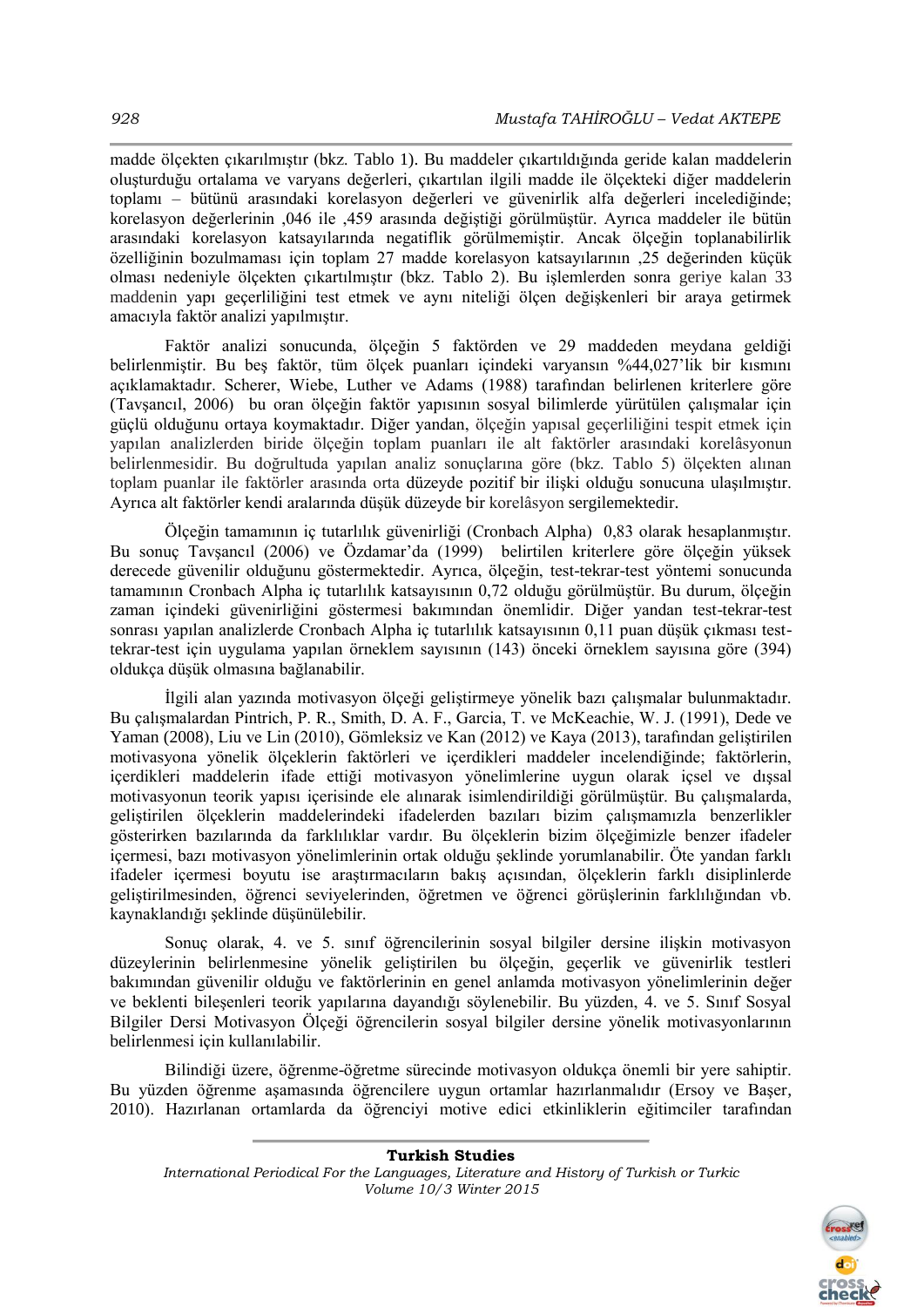sunulması gerekmektedir. Ancak motivasyon doğrudan gözlenebilen bir yapı değildir. Bu yüzden, öğretmenlerin öğrencilerini motive etmek için yaptıkları çalışmalardan sonra onların motive olup olmadıklarını veya motive oldularsa ne derece motive olduklarını belirlemeleri için çalışmamızda geliştirilen ölçek kullanılabilir. Bu ölçek, öğrencilerin sosyal bilgiler dersine yönelik motivasyon düzeyleri üzerine çeşitli değişkenler kullanılarak yapılacak araştırmalarda kullanılabilir. İlgili alan yazın incelendiğinde özellikle ilkokulun birinci, ikinci ve üçüncü sınıflarına yönelik motivasyon ölçeğine rastlanmamıştır. Bu nedenle, birinci, ikinci ve üçüncü sınıflar yönelik benzer ölçeklerin geliştirilmesi önerilir.

# **KAYNAKÇA**

- AĞCA, V. VE ERTAN, H. (2008). Duygusal bağlılık içsel motivasyon ilişkisi: Antalya'da beş yıldızlı otellerde bir inceleme. *Afyon Kocatepe Üniversitesi İktisadi ve İdari Bilimler Fakültesi Dergisi, 2,* 135 – 156.
- AKBABA ALTUN, S. (2009). İlköğretim öğrencilerinin akademik başarısızlıklarına ilişkin veli, öğretmen ve öğrenci görüşlerinin incelenmesi. *İlköğretim Online 8* (2), 567-586.
- AKBABA, S. (2006). Eğitimde motivasyon. *Kazım Karabekir Eğitim Fakültesi Dergisi, Sayı 13*,344-361.
- AKDAĞ, M. (2011). *SPSS'de istatistiksel analizler*. 17.01.2014 tarihinde https://www.iys. inonu.edu.tr/webpanel/dosyalar/669/file/SPSS%20testleri.doc. adresinden alınmıştır.
- AKTAN, S. VE TEZCİ, E. (2013). Matematik motivasyon ölçeği (MMÖ) geçerlik ve güvenirlik çalışması. *TheJournal of Academic Social ScienceStudies, 6*, 57-77
- ALTUN, M. (2004). *Matematik öğretimi* (3. Baskı). Bursa: Erkan Matbaacılık.
- ATAV, E. VE ALTUNOĞLU, B.D. (2013). Meslek ve alan seçiminde motivasyon ölçeğinin türkçe formunun geçerlik ve güvenirlik çalışması. *Hacettepe Üniversitesi Eğitim Fakültesi Dergisi, 28* (2), 58-70.
- BÜYÜKÖZTÜRK, S. (2010). *Sosyal bilimler için veri analizi el kitabı* (11. basım). Ankara: Pegam A Akademi.
- DECI, E. L. & RYAN, R. M. (2000). Intrinsic ve extrinsic motivations: Classic definitions ve newdirections. *Contemporary Educational Psychology*, *25*, 54-67.
- DEDE, Y. VE YAMAN, S. (2008). Fen öğrenmeye yönelik motivasyon ölçeği: Geçerlik ve güvenirlik çalışması. *Necatibey Eğitim Fakültesi Elektronik Fen ve Matematik Eğitimi Dergisi, 1* (2), 19-37.
- ERDEN, M. (1998). *Eğitimde program değerlendirme* (3. Baskı). Ankara: Anı Yayıncılık.
- ERSOY, E. VE BAŞER, N. (2010). Probleme dayalı öğrenme sürecinin öğrenci motivasyonuna etkisi. *Turkish Studies - International Periodical For The Languages, Literature and History of Turkishor Turkic,* ISSN: 1308-2140, Volume 5 (4), [www.turkishstudies.net,](http://www.turkishstudies.net/) DOI Number : http://dx.doi.org/10.7827/TurkishStudies.1837, p. 305-320.
- EYMEN, U.E. (2007). *SPSS 15.0 Veri analiz yöntemleri.* İstatistik Merkezi, Yayın No: 1. 30.06.2009 tarihinde [www.istatistikmerkezi.com](http://www.istatistikmerkezi.com/) adresinden alınmıştır.
- GÖMLEKSİZ, M.N. VE KAN, A.Ü. (2012). Sosyal bilgiler dersi motivasyon ölçeğinin geçerlik ve güvenirlik çalışması. *Fırat Üniversitesi Sosyal Bilimler Dergisi, 2* (22), 116-125.

#### **Turkish Studies**



*International Periodical For the Languages, Literature and History of Turkish or Turkic Volume 10/3 Winter 2015*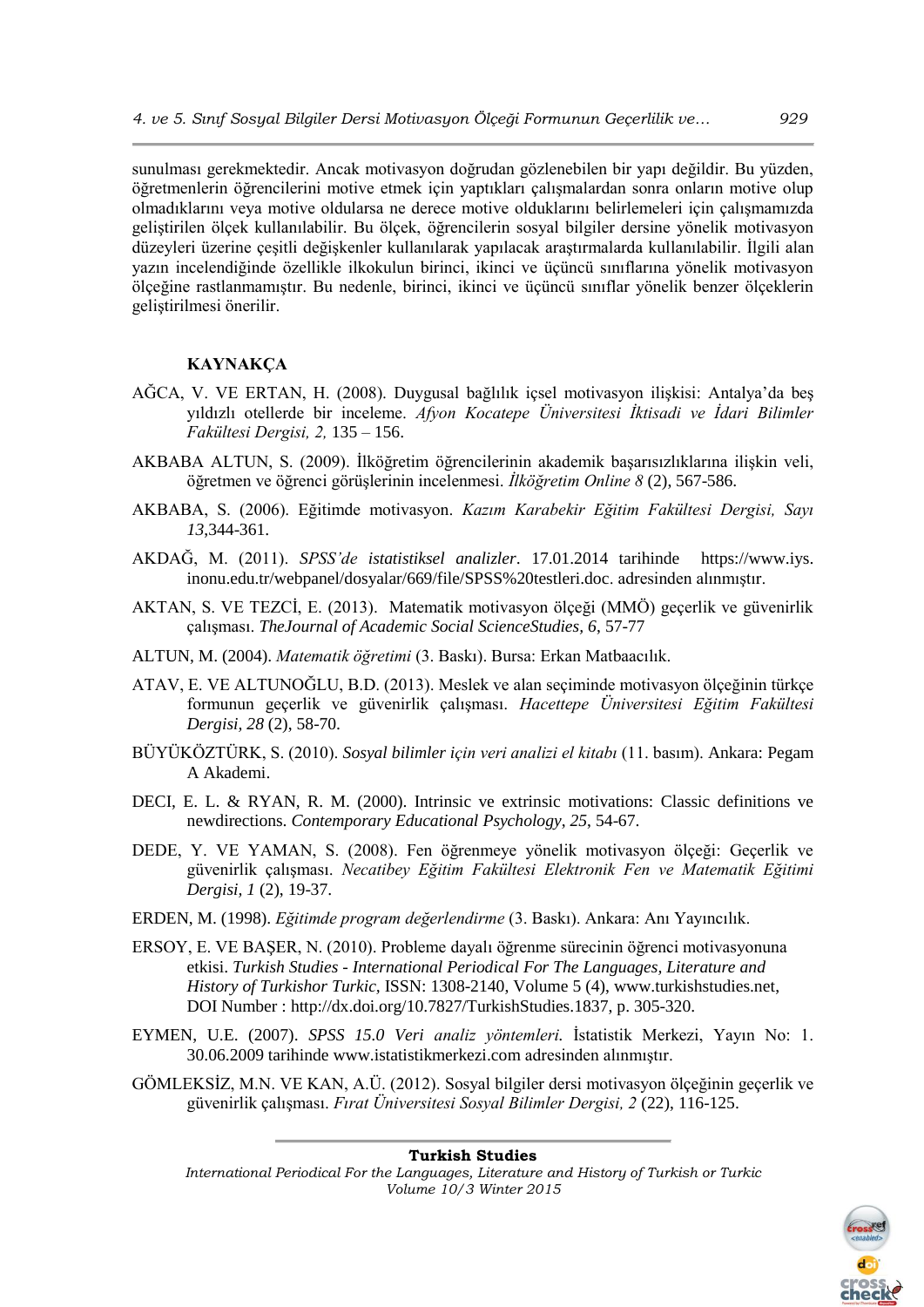- GÜLTEKİN, M. (2005). İlköğretim beşinci sınıf sosyal bilgiler dersinde proje tabanlı öğrenmenin öğrenme ürünlerine etkisi. *Kuram ve Uygulamada Eğitim Bilimleri*, *5* (2), 517-556.
- HAIR, J.F., VEERSON, R.E., TATHAM, R.L. & BLACK, W.C. (1998). *Multivariate data analysis,* (5th Edition). Prentice Hall. New Jersey, USA.
- HANNULA, M. (2006). Motivation in mathematics: Goalsreflected in emotions. *Educational Studies in Mathematics*, *63*, 165–178.
- KALAYCI, Ş. (2005). *Spss uygulamalı çok değişkenli istatistik teknikleri.* Ankara.BRC Matbaacılık.
- KALTSOUNİS, T. (1987). *Teaching social studies in the elementary school the basics for citizenship.* New Jersey: Englewood Cliffs.
- KARA, A. (2008). İlköğretim birinci kademede eğitimde motivasyon ölçeğinin Türkçeye uyarlanması. *Ege Eğitim Dergisi, 9 (*2)*,* 59-78.
- KARAGÜVEN, M.H.Ü. (2012). Akademik motivasyon ölçeğinin Türkçeye adaptasyonu. *Kuram ve Uygulamada Eğitim Bilimleri,12* (4), 2599-2620.
- KAYA, M. F. (2013). Coğrafya öğrenmeye yönelik motivasyon ölçeği geliştirme çalışması. *Doğu Coğrafya Dergisi, 30*, 155 – 173.
- KAYA, Y. (2011). *Motivasyon stratejileri.* İstanbul: Gerekli Kitap Yayıncılık.
- KAYA, Z.(2001). Eğitimin Psikolojik Temelleri, (Ed. Özcan Demirel ve Zeki Kaya), *Öğretmenlik Mesleğine Giriş.* Ankara: Pegem Akademi Yayıncılık.
- KESKİN, Y. (2009). Türkiye'de ilkokul programlarında yer alan sosyal bilgiler içerikli derslere ait öğretim programlarının gelişimine tarihsel bir bakış. *[Türkiye Sosyal Araştırmalar](https://www.google.com.tr/url?sa=t&rct=j&q=&esrc=s&source=web&cd=1&cad=rja&uact=8&ved=0CCgQFjAA&url=http%3A%2F%2Fwww.tsadergisi.org%2F&ei=dRN_U-nxNery7Aa8jICABA&usg=AFQjCNHENLk8zeKfsr0NX3ylUrrnBC01tg) Dergisi, 13* (2), 107-130.
- KURNAZ, M. A. VE YİĞİT, N. (2010). Fizik tutum ölçeği: Geliştirilmesi, geçerliliği ve güvenilirliği. *Necatibey Eğitim Fakültesi Elektronik Fen ve Matematik Eğitimi Dergisi.1*  (4), 29-49.
- LIU, E.Z.F. & LIN, C.H. (2010). Thesurveystudy of mathematics motivated strategies for learning question naire (MMSLQ) forgrade 10–12 Taiwanese students. *The Turkish Online Educational Sciences: Theory and Practice, 9* (2), 221-233.
- MUELLER, M., YANKELEWITZ, D. & MAHER, C. (2011). Sense making as motivation in doing mathematics: results from two studies. *The Mathematics Educator*, *20* (2), 33–43.
- ÖZDAMAR, K. (1999). *Paket Programlar İle İstatistiksel Veri Analizi.* Eskişehir: KaanKitabevi.
- PETT, M. A., LACKEY, N. R., & SULLIVAN, J. J. (2003). *Making sense of factoranalysis: Theuse of factoran alysis for instrument development in health careresearch.* London ve New Delhi: Sage Publications.
- PINTRICH, P. R., SMITH, D. A. F., GARCIA, T. & MCKEACHIE, W. J. (1991). *A Manual for the use of the motivated strategies for learning*. Michigan: School of EducationBuilding, TheUniversity of Michigan (ERIC DocumentReproduction, Service No. ED338122).
- REEVE, J. (2005), *Understveing Motivation ve Emotion*. United States of America: John Wiley ve Sons, Inc.
- RICH, J.M. (1968). *Education ve Human Values.* California: Addison-Wesleypublishingcompany.

**Turkish Studies** *International Periodical For the Languages, Literature and History of Turkish or Turkic Volume 10/3 Winter 2015*

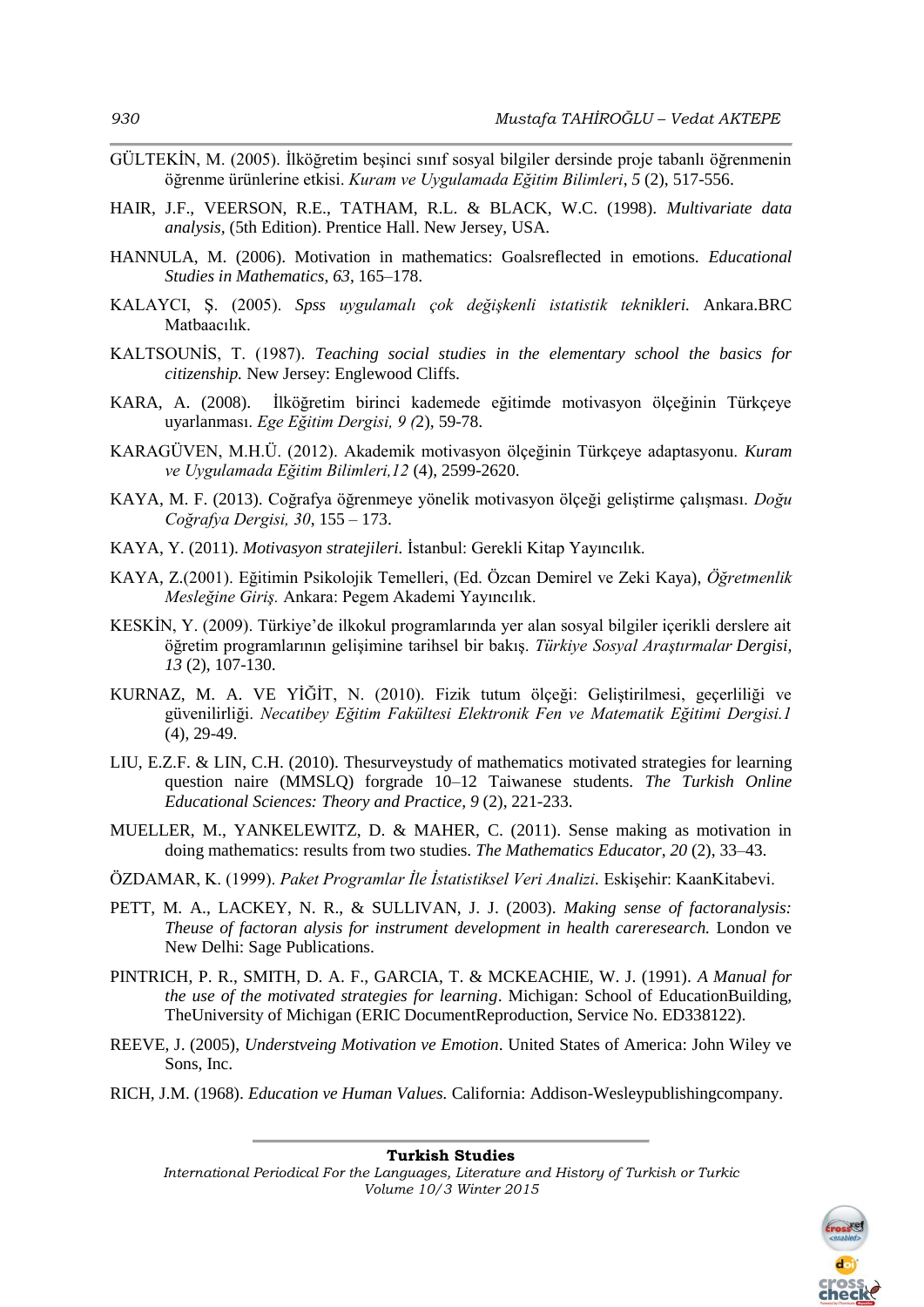- SARITEPECİ, M. (2012). *İlköğretim 7. sınıf sosyal bilgiler dersinde harmanlanmış öğrenme ortamlarının öğrencilerin derse katılımına, akademik başarısına, derse karşı tutumuna ve motivasyonuna etkisi* (Yayımlanmamış Yüksek Lisans Tezi). Gazi Üniversitesi Eğitim Bilimleri Enstitüsü, Ankara.
- SCHIEFELE, U. & CSİKSZENT MİHALYİ, M. (1995). Motivation ve ability as factors in mathematicsexperience ve achievement. *Journal for Research in Mathematics Education, 26,* 163-181.Retrieved December 25, 2013, fro[mhttp://www.jstor.](http://www.jstor/)org/ stable/749208.
- SELÇUK, Z. (1999). *Gelişim ve Öğrenme* (6. baskı). Ankara: Nobel Yayınları.
- SELÇUK, Z. VE GÜNER, N.(2000). *Sınıf İçi Rehberlik Uygulamaları.* Ankara: Pegem Akademi Yayıncılık.
- SEMERCİ, Ç. (2010). Başarı odaklı motivasyon (BOM) ölçeğinin geliştirilmesi.*e-Journal of New World Sciences Academy, 5 (*4), 2123-2133.
- SEVİM, O. (2014). Akademik Etik Değerler Ölçeğinin Geliştirilmesi: Güvenirlik ve Geçerlilik Çalışması. *Turkish Studies - International Periodical For The Languages, Literature and History of Turkishor Turkic,* ISSN: 1308-2140, Volume 9 (6), [www.turkishstudies.net,](http://www.turkishstudies.net/) DOI Number : http://dx.doi.org/10.7827/TurkishStudies.6969, p. 943-957.
- SHAWN G. M. & THOMAS, K. R.(2006). MotivationtoLearn in CollegeScience. (Eds. InJoel J. Mintzes& William H. Leonard). *Hvebook of CollegeScienceTeaching*, Arlington: NationalScienceTeachersAssociationPress, 25-32.
- SİPAHİ, B., YURTKORU, E. S. VE ÇİNKO, M. (2008). *Sosyal bilimlerde SPSS'le veri analizi* (2. Baskı). İstanbul: Beta Basım Yayım Dağıtım.
- SUCUOĞLU, H. (2003). *İşbirlikli öğrenmenin öğrencilerin yükleme, edim ve strateji kullanımı üzerindeki etkileri ve işbirlikli öğrenme gruplarındaki etkileşim örüntüleri*. (Yayınlanmamış Doktora Tezi). Dokuz Eylül Üniversitesi Eğitim Bilimleri Enstitüsü, İzmir.
- ŞENCAN, H. (2005). *Sosyal ve Davranışsal Ölçümlerde Güvenirlik ve Geçerlilik.* Ankara: Seçkin Yayıncılık.
- TAVŞANCIL, E. (2006). *Tutumların Ölçülmesi ve Spss İle Veri Analizi.* (3. basım). Ankara: Nobel Yayın Dağıtım.
- TEZBAŞARAN, A. A. (1997). *Likert Tipi Ölçek Geliştirme Kılavuzu* (2. basım). Ankara: Türk Psikologlar Derneği Yayınları.
- TUTAR, H., YILMAZ, K. VE ERDÖNMEZ, C. (2005). *İşletme Becerileri Grup Çalışması.*  Ankara: Detay Yayıncılık.
- UYGUN, S. VE ENGİN, G. (2014). Temel Demokratik Değerler Ölçeği: Bir Ölçek Geliştirme Çalışması. *Turkish Studies - International Periodical For The Languages, Literature and History of Turkishor Turkic,* ISSN: 1308-2140, Volume 9 (5), [www.turkishstudies.net,](http://www.turkishstudies.net/) DOI Number : http://dx.doi.org/10.7827/TurkishStudies.6660, p. 2021-2031.
- UZUNÖZ, A. (2011). Coğrafya dersine yönelik öğrenci tutum ölçeği geliştirilmesi. *e-Journal of New World Sciences Academy, 6,* (1), 1264-1276.
- YANPAR ŞAHİN, T. (1994). İlkokul 4. sınıf sosyal bilgiler dersinde akademik benlik kavramı, ders içi öğrenme ve ders dışı çalışma yolları ile başarı ilişkisi. *Hacettepe Üniversitesi Eğitim Fakültesi Dergisi.* (*10*), 43-48.

#### **Turkish Studies**

*International Periodical For the Languages, Literature and History of Turkish or Turkic Volume 10/3 Winter 2015*